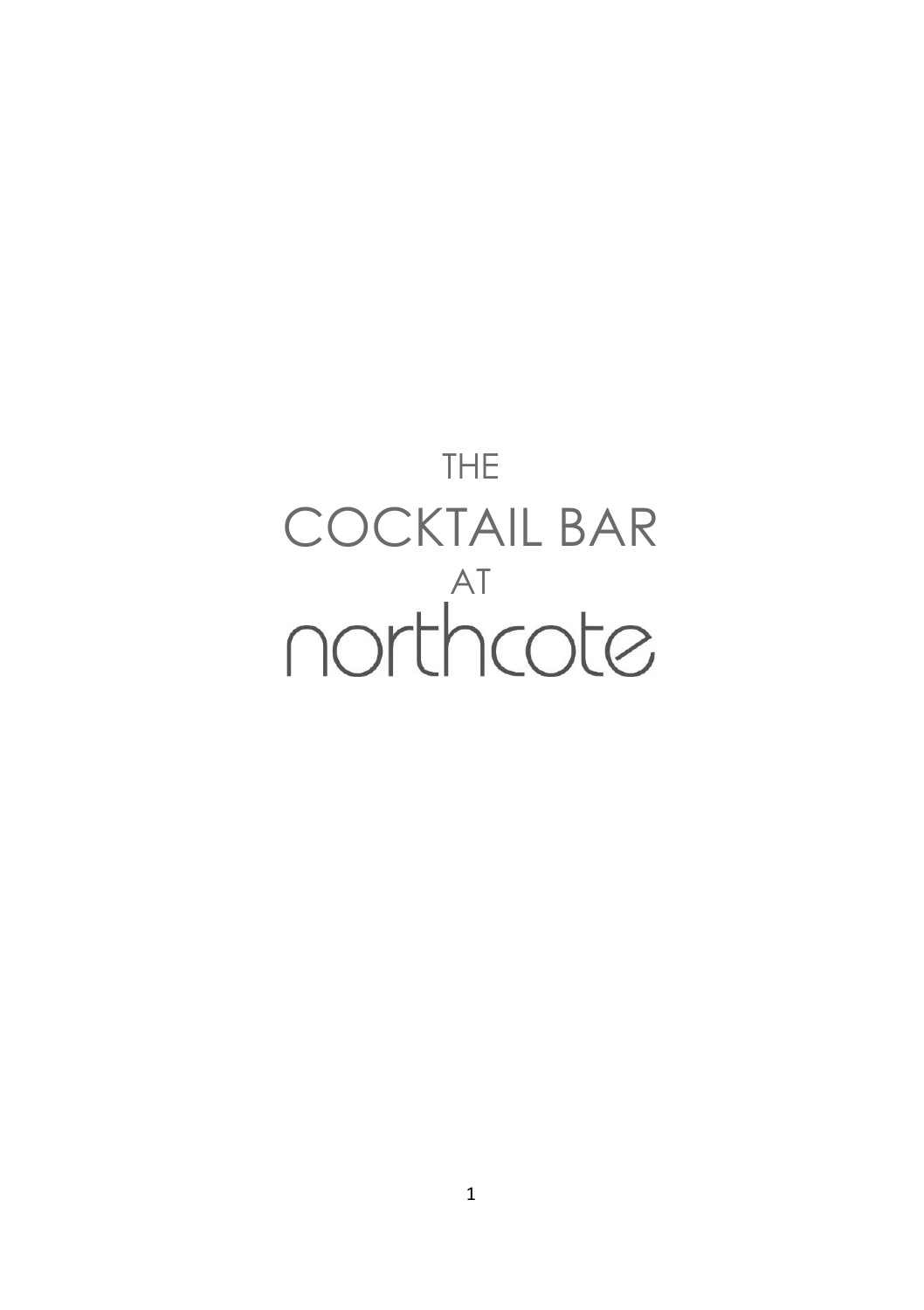## **WINES BY THE GLASS**

| <b>CHAMPAGNE AND</b><br><b>SPARKLING</b>                                            | 125ml  | 175ml  | <b>Bottle</b> |
|-------------------------------------------------------------------------------------|--------|--------|---------------|
| <b>Prosecco Extra-Dry</b><br>Spumante, Borgo Molino,<br>Treviso, Italy, Non-Vintage | £7.75  | £11.10 | £41.00        |
| Louis Roederer, Collection<br>242 Champagne, Reims,<br>France                       | £15.65 | £22.40 | £88.00        |
| Nyetimber NV, West<br>Chilington, West Sussex,<br>England                           | £15.20 | £21.70 | £85.00        |
| <b>DEALCOHOLISED</b><br><b>SPARKLING</b>                                            | 125ml  | 175ml  | <b>Bottle</b> |
| Cava, Vallformosa, Alcohol<br>Free, Spain                                           | £4.90  | £6.90  | £23.00        |
| <b>WHITE</b>                                                                        | 125ml  | 175ml  | <b>Bottle</b> |
| Sauvignon Blanc, Mount<br>Vernon, New Zealand, 2020                                 | £6.35  | £9.10  | £32.00        |
| <b>Macon La Roche Vineuse,</b><br>Chanson, France, 2016                             | £9.25  | £13.25 | £50.00        |
| Albariño, Bodegas Terras<br>Gauda, O Rosal, Rías Baixas,<br>Spain, 2020             | £11.00 | £15.70 | £60.00        |
| Sancerre, André Dezat et Fils,<br><b>France, 2020</b>                               | £11.00 | £15.70 | £60.00        |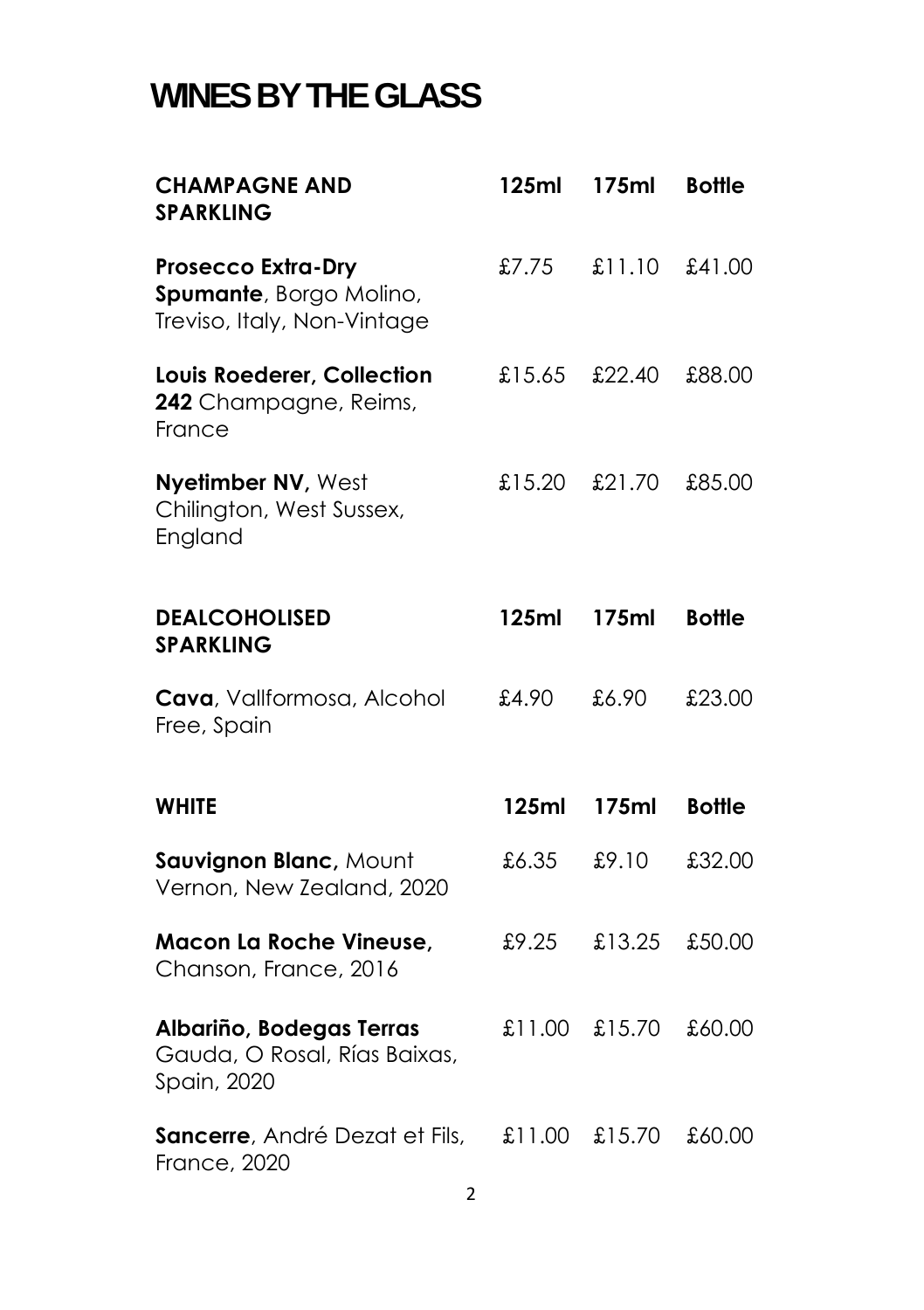### **Pera Manca Branco,** Alentejo,

| Fundacao Eugenio De<br>Alneida, Portugal, 2019                |                      | £21.90 £31.20 £125.00 |
|---------------------------------------------------------------|----------------------|-----------------------|
| Le Fromentau, Pinot Gris,<br>Josmeyer, Alsace, France<br>2018 | £14.85 £21.20 £83.00 |                       |

| <b>ROSÉ</b>                                                  | 125ml  | 175ml  | <b>Bottle</b> |
|--------------------------------------------------------------|--------|--------|---------------|
| <b>Rosado</b> , Bodegas Muga,<br>2020                        | £7.00  | £9.75  | £36.00        |
| Rock Angel, Château<br>D'Esclans, Côtes de<br>Provence, 2020 | £15.00 | £21.10 | £84.00        |

| <b>RED</b>                                                | 125ml  | 175ml  | <b>Bottle</b> |
|-----------------------------------------------------------|--------|--------|---------------|
| <b>Carlos Reynolds, VR</b><br>Alentejano, Portugal, 2019  | £6.35  | £9.10  | £32.00        |
| <b>Pinot Noir, Grace Bridge,</b><br>California, USA, 2018 | £7.50  | £10.70 | £39.00        |
| <b>Orgo, Saperevi, Old Vines,</b><br>Georgia 2019         | £11.50 | £16.40 | £63.00        |
| <b>Chianti Classico</b> , Fontodi,<br>Italy, 2018 (O)     | £14.00 | £20.00 | £78.00        |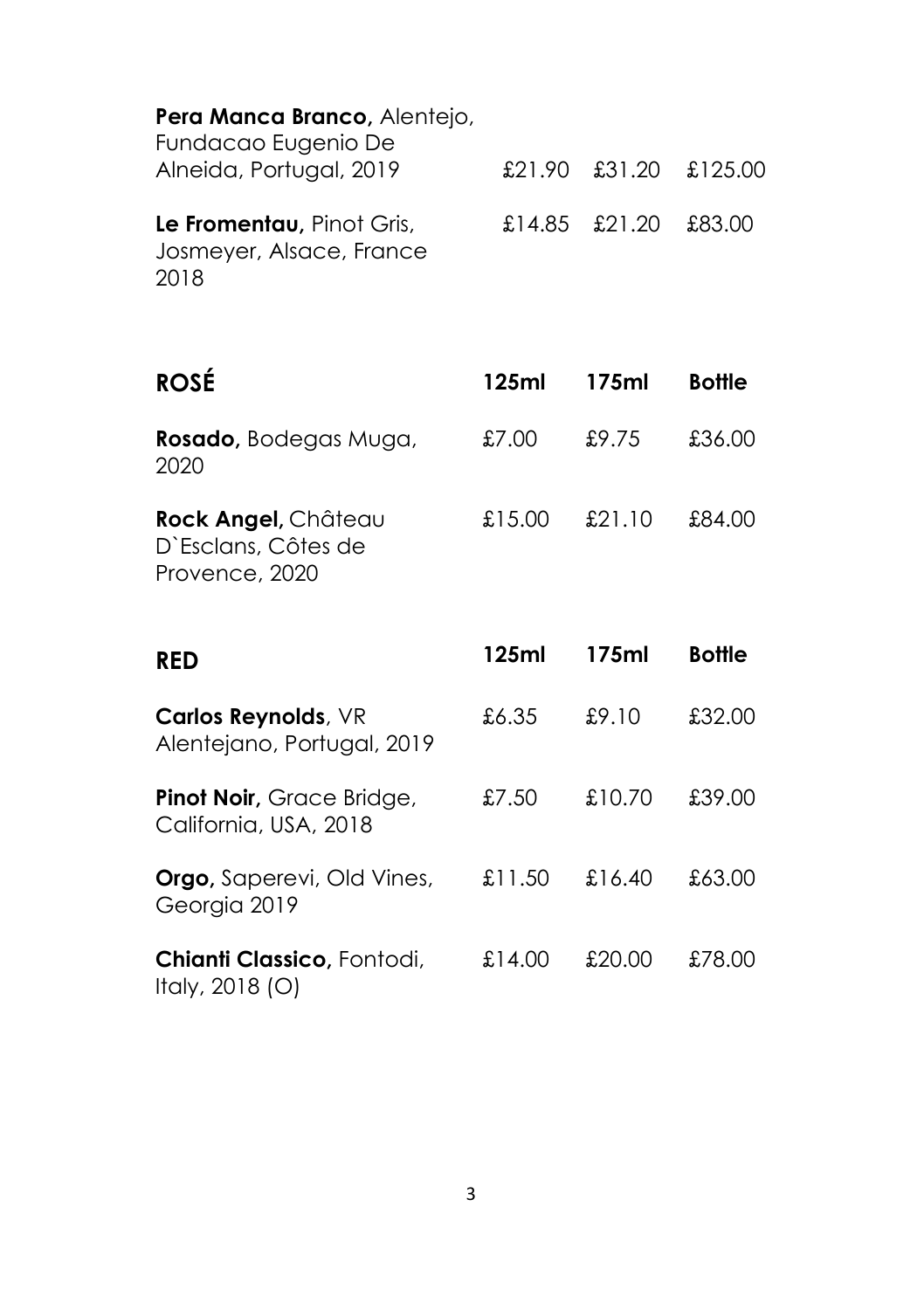

## **SPECIAL COCKTAILS**

**Our favourite seasonal creations**

| <b>NORTHCOTE SPRITZ</b><br>Obsession Gin, Amaro, Orange Curacao, Fever<br>Tree Mediterranean Tonic, Orange Wedge | £17.50 |
|------------------------------------------------------------------------------------------------------------------|--------|
| <b>NORTHSIDE</b><br>Obsession Gin, Starlino Elderflower, Apple and<br>Elderflower Cordial, Cucumber, Mint        | £13.00 |
| LYTHAM LADY<br>Lytham Bees Knees Gin, Cointreau, Lemon Juice,<br>Sugar Syrup, Egg Whites                         | £14.50 |
| <b>GREAT EXPECTATIONS</b><br>A Summer Negroni: Lytham Zesty Gin, Aperol,<br>Lustau Blanco                        | £12.50 |
| <b>BED OF ROSES</b><br>Rhubarb Liqueur, Calvados, Citrus, Rosewater, Rose<br>Lemonade                            | £14.00 |
| <b>TWOCAN</b><br>Edwards's potato vodka, Green chartreuse, lemon,<br>melon, tarragon, sugar syrup                | £14.50 |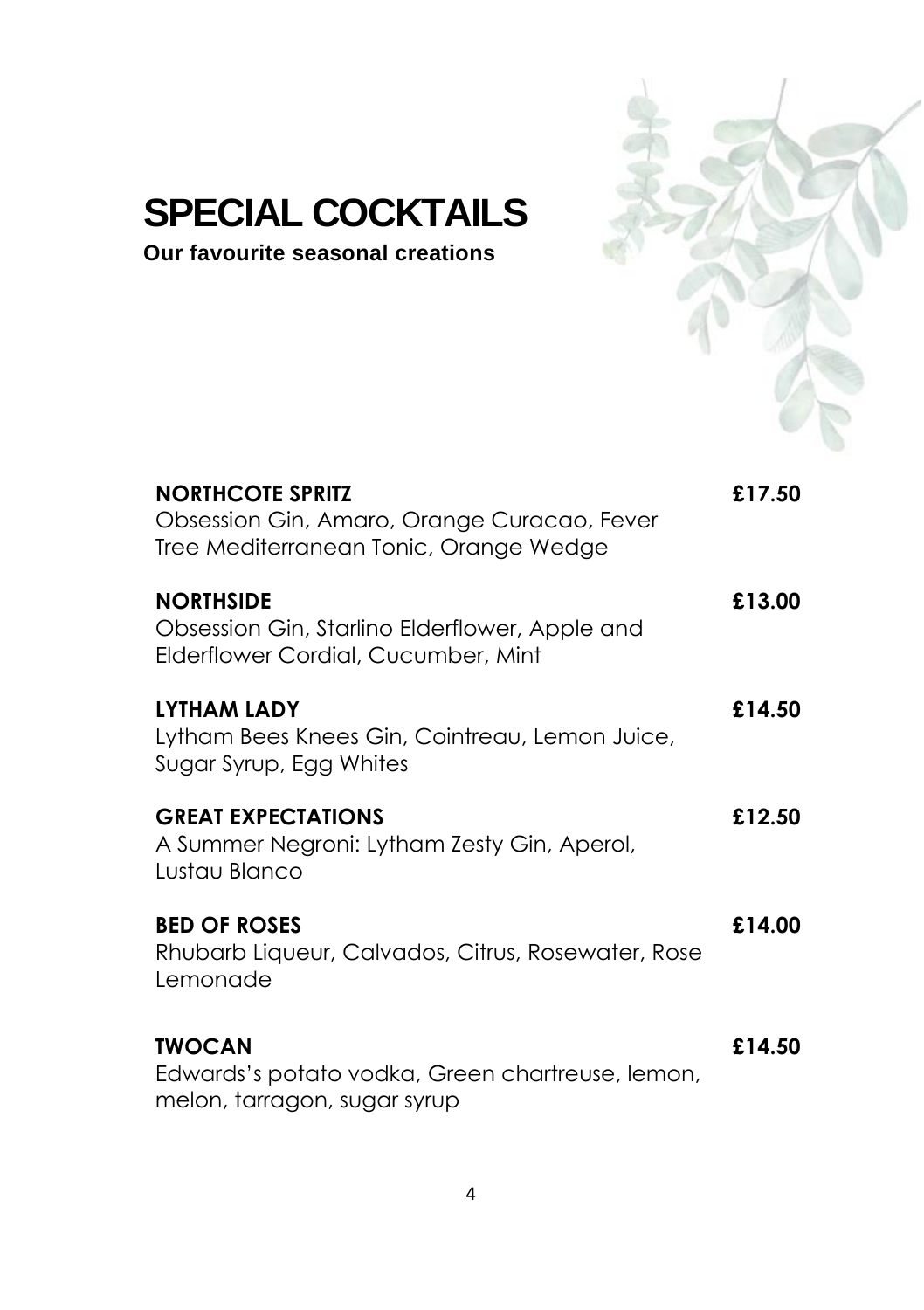## **COCKTAILS**

**If you can't find what you're after, please ask one of us for help**

| <b>CLASSICS</b>                                                |        |
|----------------------------------------------------------------|--------|
| <b>NEGRONI</b><br>Plymouth Gin, Lustau Rojo, Campari           | £13.50 |
| <b>BRAMBLE</b><br>Brockmans Gin, Blackberries, Lemon, Sugar    | £12.00 |
| <b>MARGARITA</b><br>Ocho Tequila, Cointreau, Lime, Sugar, Salt | £12.50 |

## **NORTHCOTE FAVOURITES**



| <b>LEMON MERINGUE</b><br>Limoncello, Frangelico, Lemon, Sugar, Whites  | £13.50 |
|------------------------------------------------------------------------|--------|
| <b>CLOVER CLUB</b><br>Brockmans Gin, Raspberries, Whites, Lemon, Sugar | £14.00 |
| <b>OLD FASHIONED</b><br>Buffalo Trace, Orange Peel, Bitters, Sugar     | £13.50 |
| <b>BLOODY MARY</b><br>Aivy Blue Vodka, Spices, Tobasco, Big Tom Tomato | £11.50 |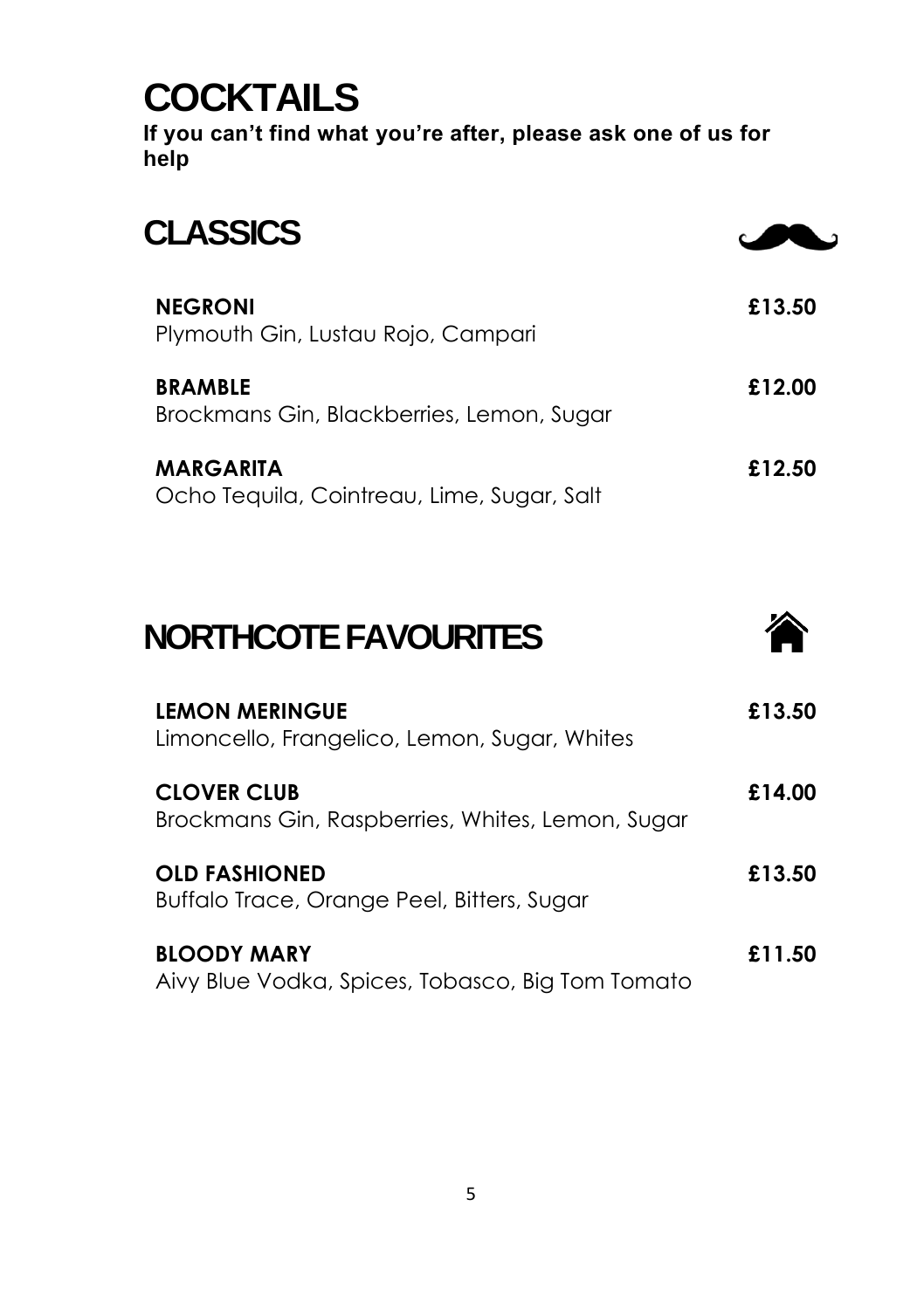## **SOURS**

### **WHISKY SOUR** Mac Na Mara Whisky, Lemon Juice, Whites, Sugar Syrup **£11.00 AMARETTO SOUR** Saliza Amaretto, Buffalo Trace Bourbon, Lemon, Whites, Sugar **£12.00 PLUM SOUR** Garden Plum Vodka, Lemon Juice, Whites, Plum Sugar **£11.00**

| <b>MARTINIS</b><br>Like it dirty or dry, with Tanqueray or Sheeptown? Let us know!                                                   |        |
|--------------------------------------------------------------------------------------------------------------------------------------|--------|
| <b>OBSESSION MARTINI</b><br>Obsession Gin, Lillet Blanc, Spanish Olive                                                               | £13.50 |
| VODKA MARTINI<br>Grey Goose, Lillet Blanc                                                                                            | £12.00 |
| <b>FRENCH MARTINI</b><br>Aivy Blue Vodka, Chambord, Pineapple Juice                                                                  | £11.50 |
| <b>ESPRESSO MARTINI</b><br>Espresso, Vodka, Galliano, Coffee Liqueur, Syrup                                                          | £13.50 |
| <b>ESPRESSO ORANGE MARTINI</b><br>Mozart Dark Chocolate Liqueur, La Grand<br>Josianne, PX Sherry, Orange Bitters, Double<br>Espresso | £14.50 |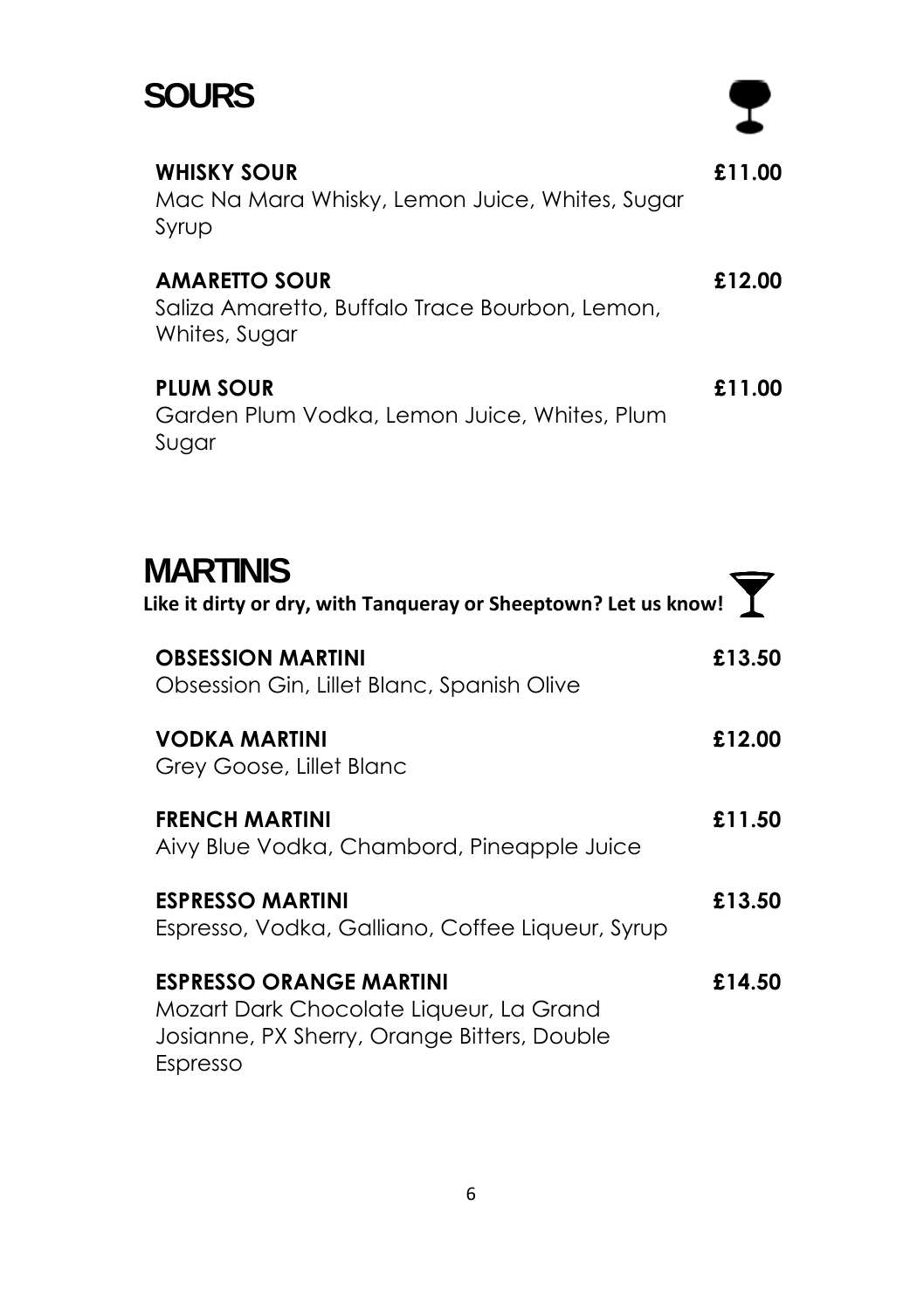## **FIZZ & CHAMPAGNECOCKTAILS**

| <b>NORTHCOTE CLASSIC CHAMPAGNE COCKTAIL</b><br>A Creation of the Bancroft Family - Louis Roederer<br>Champagne, Bitters, Sugar, Cognac, Cointreau | £18.50 |
|---------------------------------------------------------------------------------------------------------------------------------------------------|--------|
| <b>FRENCH 75</b><br>Plymouth Gin, Lemon Juice, Sugar Syrup, Louis<br>Roederer Champagne                                                           | £19.50 |
| <b>GOLDEN BROWN</b><br>Louis Roederer Champagne, Macallan Gold Whisky,<br>Manzanilla Sherry, Sugar Cube, Bitters                                  | £19.50 |
| <b>FRAGOLA FIZZ</b><br>Borgo Molino Prosecco Brut Spumante, Fragola,<br>Strawberry                                                                | £11.50 |
| <b>PEACH BELLINI</b><br>Borgo Molino Prosecco Brut Spumante, Peach                                                                                | £12.50 |
| <b>ROSE BELLINI</b><br>Borgo Molino Prosecco Brut Spumante, Rose Syrup,<br><b>Dried Rose Petals</b>                                               | £12.00 |
| <b>ELDERFLOWER BELLINI</b><br>Borgo Molino Prosecco Brut Spumante, Elderflower<br>Syrup, Dried Elderflower                                        | £13.50 |

 $\overline{\mathbf{Y}}$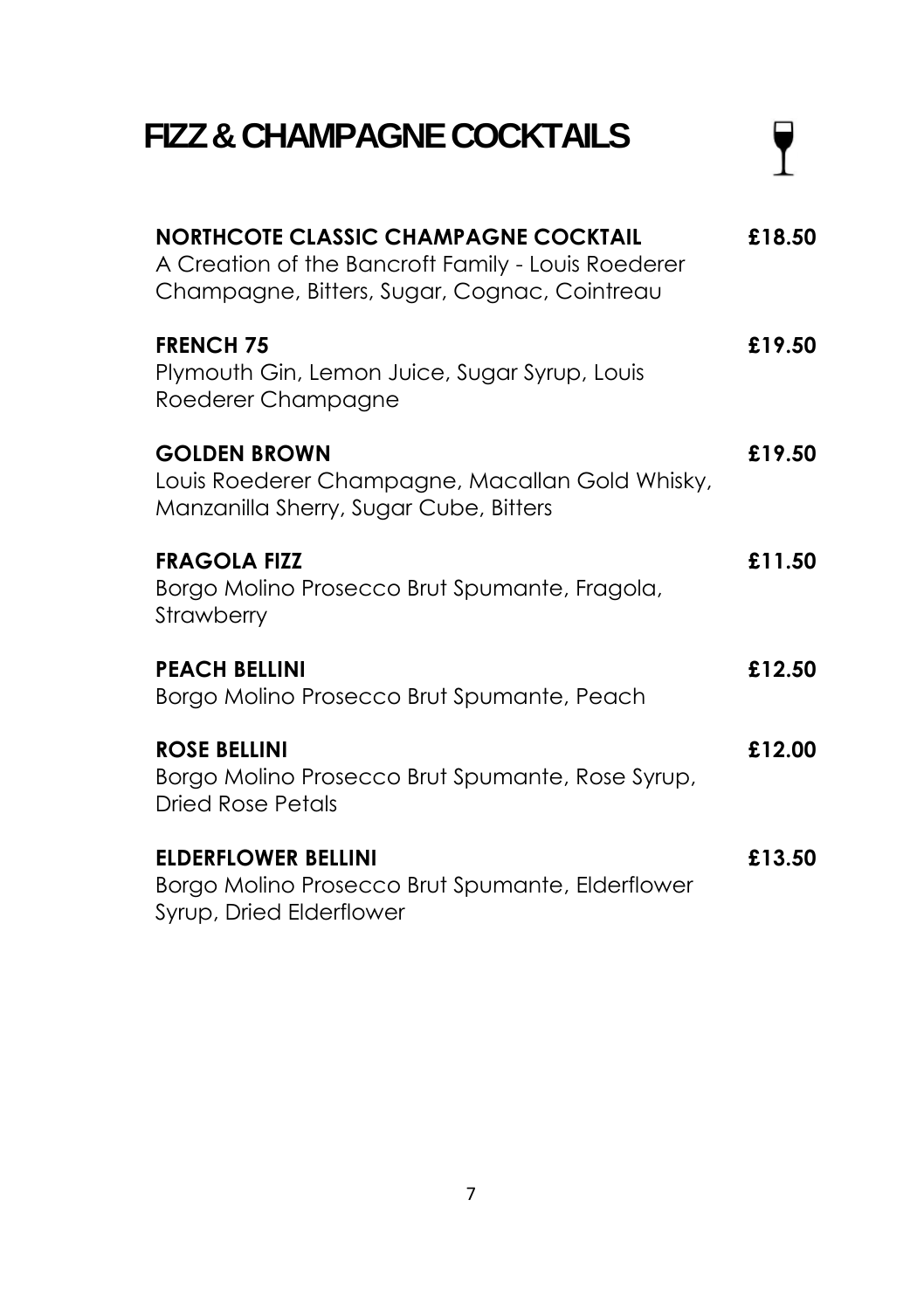## **NO-ALCOHOL COCKTAILS**

**No need for ABV to be tasty…**

| <b>FRUIT</b><br>Non-alcoholic vodka, cranberry, pineapple,<br>mango, orange, winter spiced sugar                                                                                                                                                 | £5.95 |
|--------------------------------------------------------------------------------------------------------------------------------------------------------------------------------------------------------------------------------------------------|-------|
| <b>AMARETTO SOUR</b><br>This delicious alcohol-free version is created with<br>pineapple, lemon, whites, cherry syrup & almond<br>extract                                                                                                        | £8.95 |
| <b>ADAM'S APPLE</b><br>Apple juice, lime and fresh mint built around Mr<br>Fitzpatrick's apple and elderflower, topped off<br>with soda water                                                                                                    | £6.00 |
| <b>RHUBARB AND GINGER</b><br>Simple but tasty, Mr Fitzpatrick's rhubarb and<br>rosehip, lime and Fever Tree ginger ale                                                                                                                           | £6.00 |
| <b>VIRGIN MARY</b><br>A Bloody Mary without the vodka, but this one<br>has a real punch of flavour. Using Big Tom's<br>seasoned tomato juice and our own secret mix,<br>this is definitely not your plain ol' tomato juice<br>with the trimmings | £7.00 |
| <b>TEMPERANCE CUBA LIBRE</b><br>The same great taste of an age-old classic using<br>raw sugar cane to replace the rum                                                                                                                            | £5.90 |
| <b>TEMPERANCE GIN &amp; TONIC</b><br>The classic taste but hold the gin. Made with<br>London dry gin botanicals and a balanced<br>tonic, worth a try!                                                                                            | £6.10 |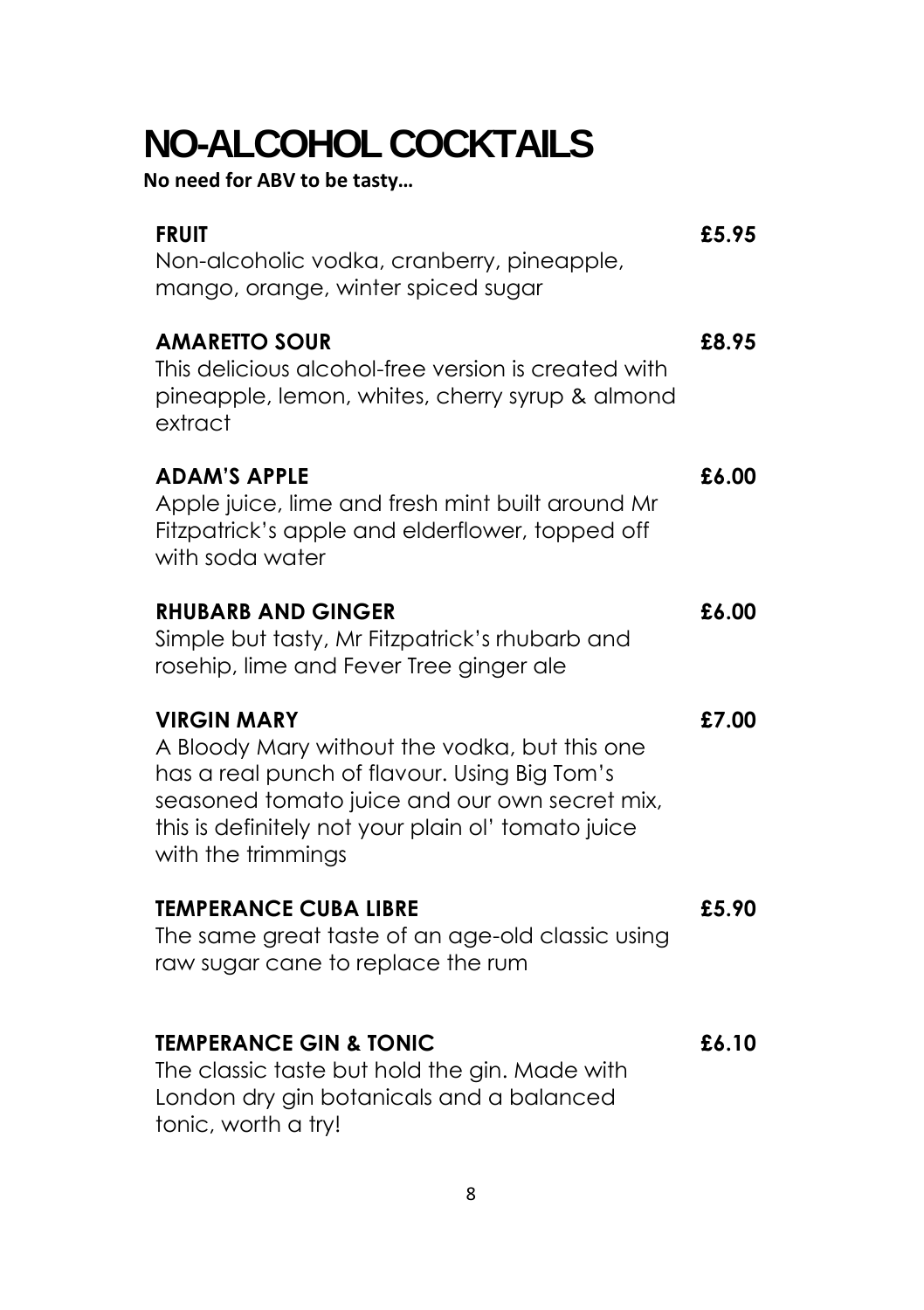

Mr Fitzpatrick's are as passionate as ever about their cordials and whilst many of their recipes owe their origins to the original Mr Fitzpatrick's herbalists, they have stayed true to those traditions whilst expanding and developing their range of exciting and quirky cordials.

It gives us great pleasure to maintain this tradition and introduce these wonderful drinks to a whole new generation.

*Fabulous with still or sparkling water, lemonade or simply soda*

**£4.95 each**

### **RHUBARB & ROSEHIP**

#### **DANDELION & BURDOCK**

#### **CRANBERRY & POMEGRANATE**

#### **ELDERFLOWER & APPLE**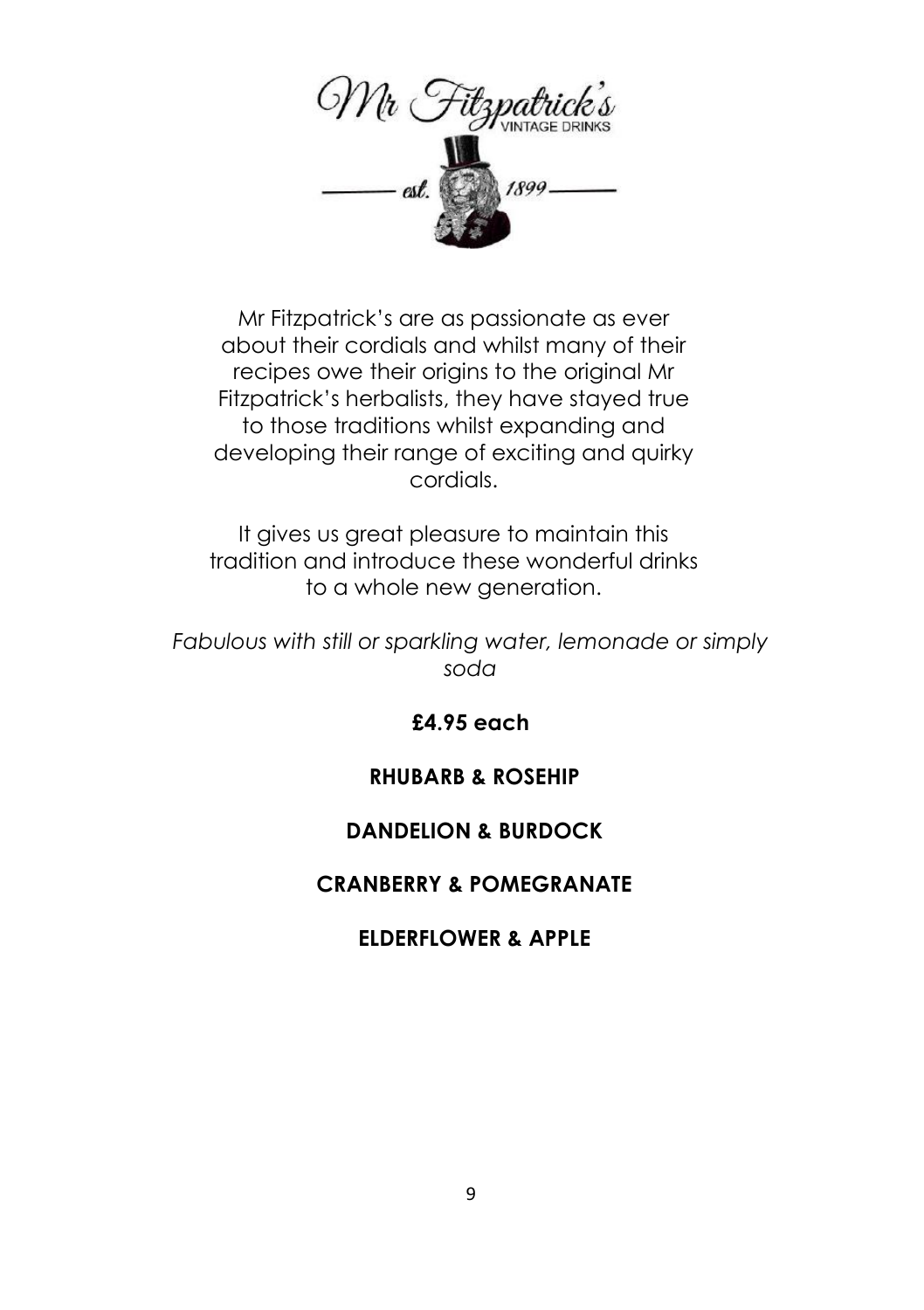

Bowland Brewery started life as a microbrewery on the edge of the Forest of Bowland Area of Outstanding Natural Beauty, selecting beers named after the scenery and wildlife of this picturesque corner of Lancashire.

### *From light to dark…*

| <b>BOXER BLONDE, 4%</b><br>A summer ale. Bright and golden with a<br>gentle citrus hoppy nose and a<br>medium sweet to bitter taste. A<br>favourite of the bar team. | 500ML | £6.90 |
|----------------------------------------------------------------------------------------------------------------------------------------------------------------------|-------|-------|
| HEN HARRIER, 4%<br>Bowland brewery's top flight ale! A<br>stunningly refreshing beer filled with soft<br>citrus and peach flavours.                                  | 500ML | £6.90 |
| <b>BUSTER IPA, 4.5%</b><br>Big, strong and full of attitude yet<br>surprisingly domesticated, this is a well-<br>balanced ale with tropical undertones.              | 500ML | £6.90 |
| DEER STALKER, 4.5%<br>A superbly rich stout, strong in dark fruit<br>flavours with a wonderful chocolaty<br>finish.                                                  | 500ML | £6.90 |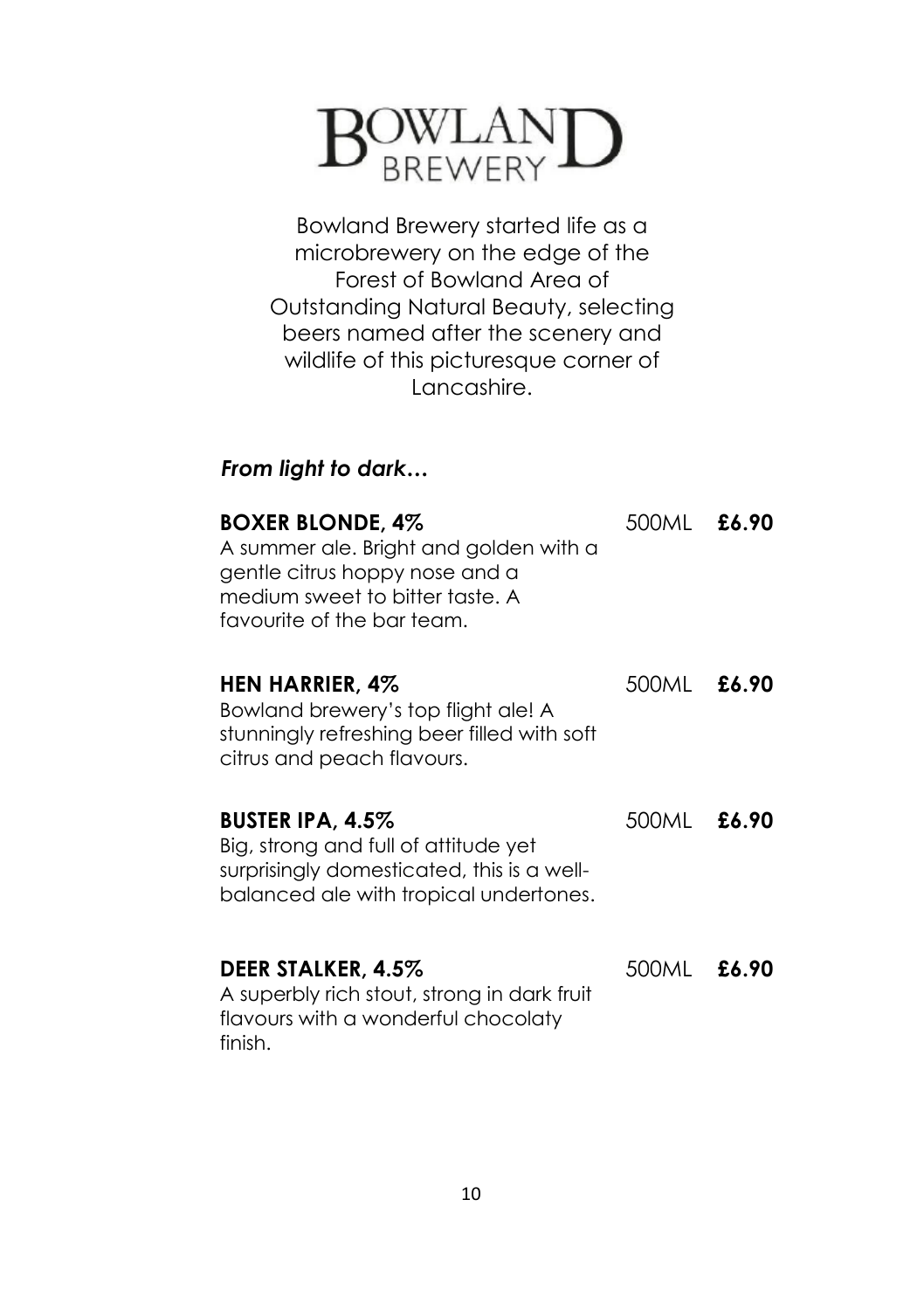## **BOTTLED LAGERS & CIDER**

| ESTRELLA DAMM, 4.6%                                                                                                                                                                                                                                                                                                                                                       | 330ML       | £6.00 |
|---------------------------------------------------------------------------------------------------------------------------------------------------------------------------------------------------------------------------------------------------------------------------------------------------------------------------------------------------------------------------|-------------|-------|
| <b>ESTRELLA INEDIT 4.6%</b><br>Often referred to as the world's greatest chef, Ferran<br>Adrià, and the sommeliers from El Bulli created this<br>blur between lager and wheat beer. Pale yellow and<br>slightly cloudy from unfiltered wheat. A fresh zesty<br>flavour with coriander, liquorice and orange peel on<br>the nose combine with yeast and floral sensations. | 330ML       | £8.00 |
| PERONI NASTRO AZURRO, 5.1%                                                                                                                                                                                                                                                                                                                                                | 330ML       | £6.00 |
| <b>CURIOUS BREW CHAPEL DOWN, 4.7%</b>                                                                                                                                                                                                                                                                                                                                     | 330MI -     | £6.00 |
| <b>NON-ALCOHOLIC</b><br><b>LUCKY SAINT UNFILTERED LAGER, 0.5%</b>                                                                                                                                                                                                                                                                                                         | 330ML       | £4.50 |
| <b>CIDER</b><br><b>ASPALL CYDER, 5.5%</b>                                                                                                                                                                                                                                                                                                                                 | 330ML £6.90 |       |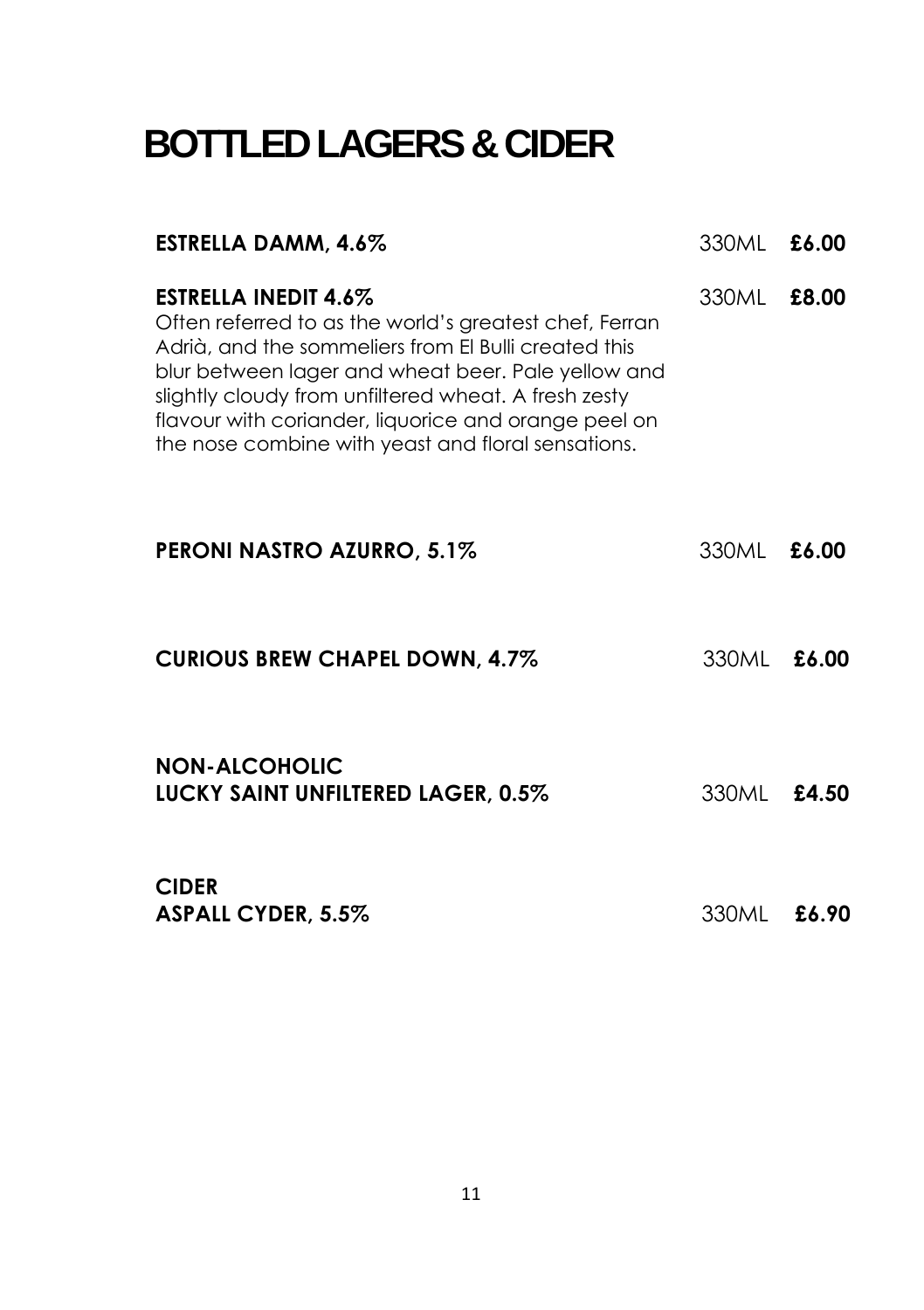## **OBSESSION GIN**

Our very first gin is inspired by botanicals from the Ribble Valley.

We've scoured the local landscape, from the Northcote gardens to the coast; from marshes to hedgerows, discovering exciting flavours that marry together in this very special gin.

A contemporary juniper-forward dry gin with Lancashire burdock root and marsh samphire from the Ribble estuary. Rich and earthy with a smooth mouth feel, the gin is enhanced with bittersweet notes of orange and sea buckthorn.

£11.00



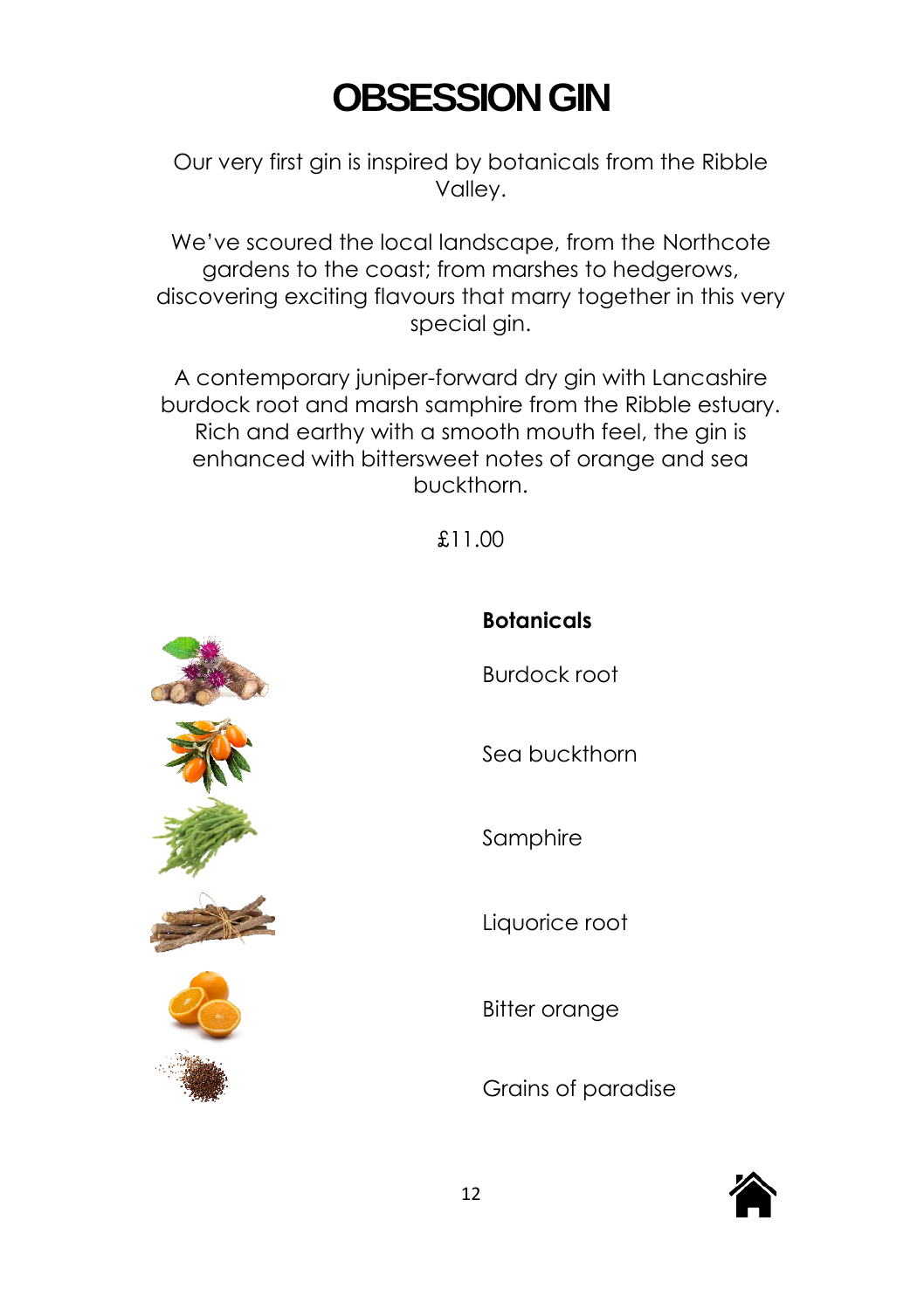## **LOCAL GIN**

### **BEES KNEES OLD TOM –** Lytham

**Flavoured -** A take on the traditional sweetened style of gin known as an Old Tom. It is a well-balanced gin that has been sweetened by the addition of raw organic honey collected from local hives & lavender, pink peppercorns & a hint of lime are added.

#### **POSITIVELY PURPLE** - Lytham

A magical colour-chaining gin, bursting with the flavour of blueberries. Deceptively dry, this smooth, juniper-led gin has been made with nine carefully selected botanicals. It works well with both tonic or lemonade or on its own, over ice.

#### **ZESTY ORANGE** – Lytham

A deliciously aromatic, naturally sweetened gin infused with fresh citrus flavours. Lytham Gin's Zesty Orange is lovingly crafted using carefully chosen complimentary botanicals including star anise and vanilla. This lightly spiced elixir works perfectly with Indian tonic and a slice of your favourite citrus fruit.

#### **SHEEPTOWN –** Skipton

**Juniper Led -** A very special gin to all of us here at Northcote. From just over the border in Skipton we bring the wright wine company's very own gin. Produced with only the most natural local botanicals. Julian and the team at Whittaker's have produced a new Northcote favourite.

#### **BATCH -** Burnley

**Spice -** Made in Burnley, this local gin features fresh bursts of juniper followed by a mix of spices including cloves and liquorice. A mild floral element balanced with earthy undertones makes batch wonderfully flavoured and balanced.

**£10.50**

**£10.00**

**£10.00**

**£11.00**

**£10.00**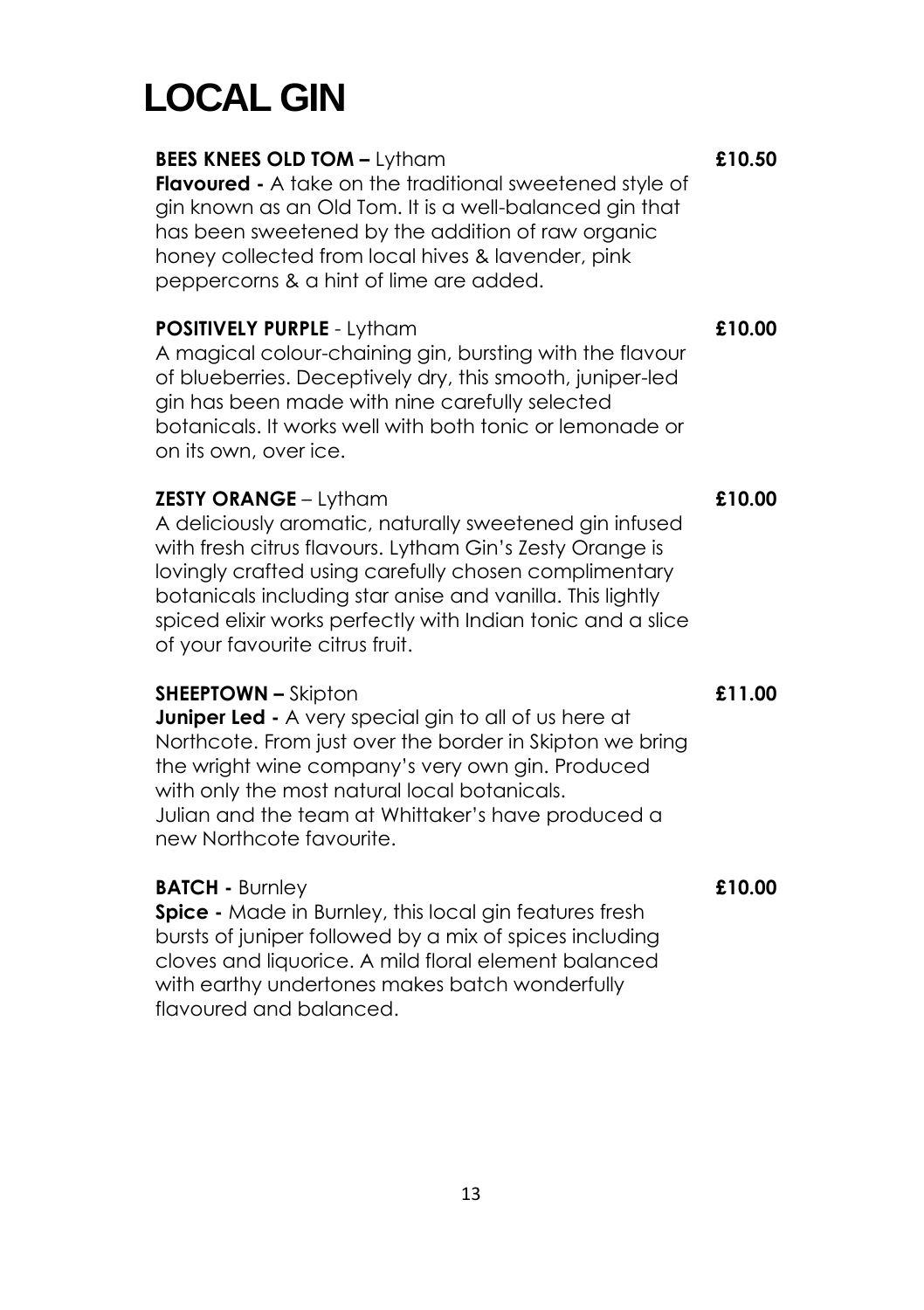#### **BATCH WHINBERRY -** Burnley

**Flavoured -** This local distiller has created a gin with a combination of 12 botanicals which has then been aged in barrels with whinberries. This process gives the gin a luxurious fruity note with lime undertones making for a very well-balanced gin.

#### **CUCKOO GIN -** Brindle

**Citrus -** Made in the very heart of Lancashire on a farm in brindle using 16 botanicals, it is most definitely complex, leaving a highly delectable sweetness alongside its spicy and citrus notes.

#### **CUCKOO SUNSHINE -** Brindle

**Flavoured -** Made with natural honey produced on the cuckoo brindle farm by Lancashire honeybees. Honey, as a substitute to sugar, helps create a smooth and sweet gin. A burst of fruit from raspberries that have been infused provide an instant taste of sunshine!

#### **GOOSNARGH GIN - CHAPTER #1**

**Floral -** The signature. Created to celebrate the area in which this gin is distilled. It is verdant, herby and uses 14 organic botanicals which can be found naturally around the forest of Bowland. The distillers recommend Fever Tree Mediterranean Tonic.

#### **GOOSNARGH GIN – CHAPTER #2**

**Spiced -** Dark skies gin has 12 different organic botanicals including aniseed, root ginger and cardamom with a subtle vanilla note. This delicately spiced gin is perfectly paired with Fever Tree Indian tonic or fever-tree spiced orange ginger ale.

**£12.00**

**£11.00**

**£11.00**

**£11.00**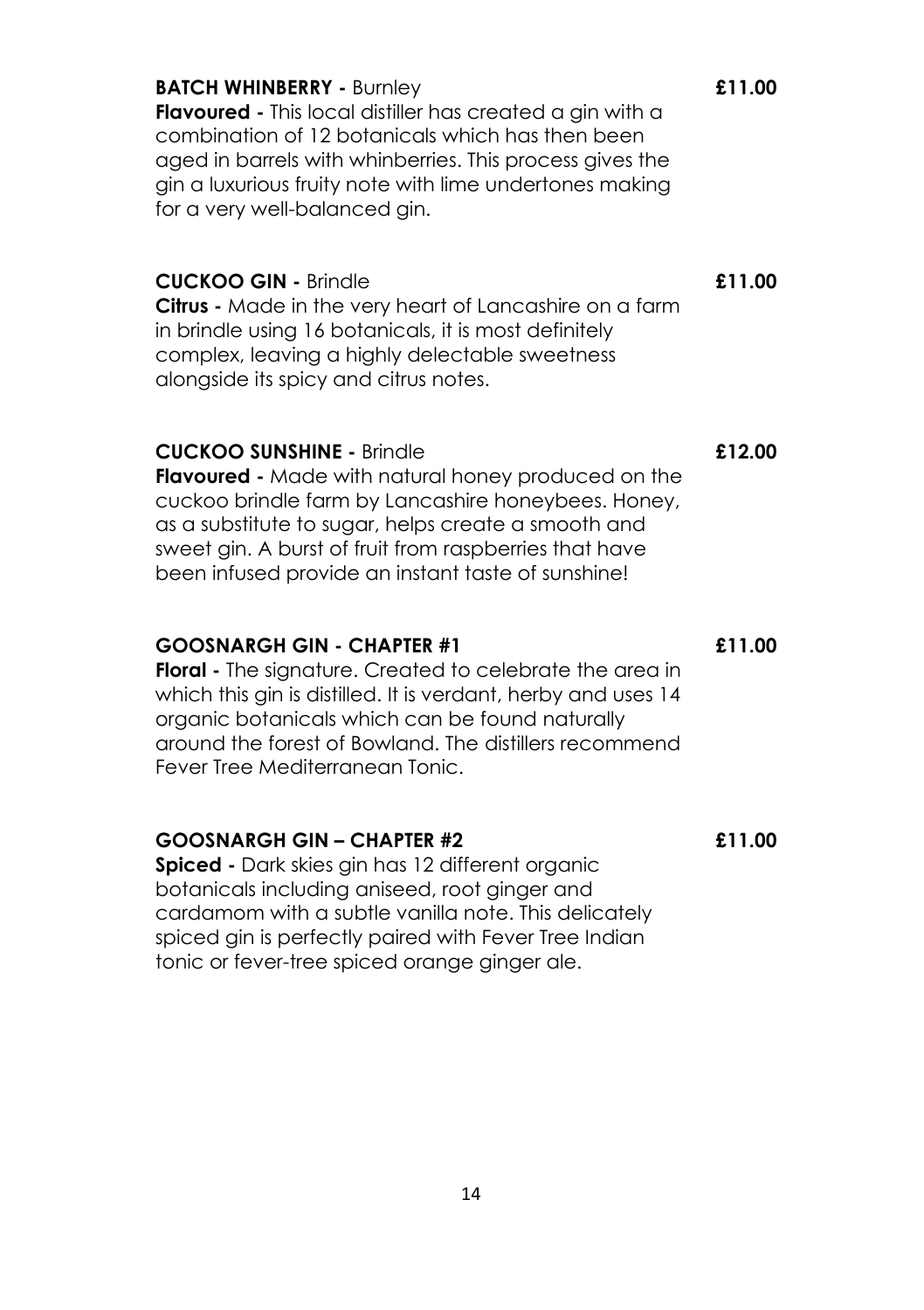#### **CUCKOO SPICED -** Brindle

**Spiced -** Spice is obviously the first thing this gin brings to the table, but it's such a desirable warming spice, almost like a Christmas Eve by the fire. Hits of cinnamon and clove balanced with a lovely rose note on the finish, cuckoo recommend ginger beer with this one!

#### **WHITTAKERS ORIGINAL -** Harrogate

**£10.00**

**Spiced -** An artisan gin produced in Harrogate; predominantly juniper based with flavours of coriander and angelica root. This gin also uses Yorkshire hawthorn berries and bilberries to give it a beautiful background sweetness.

#### **£13.00**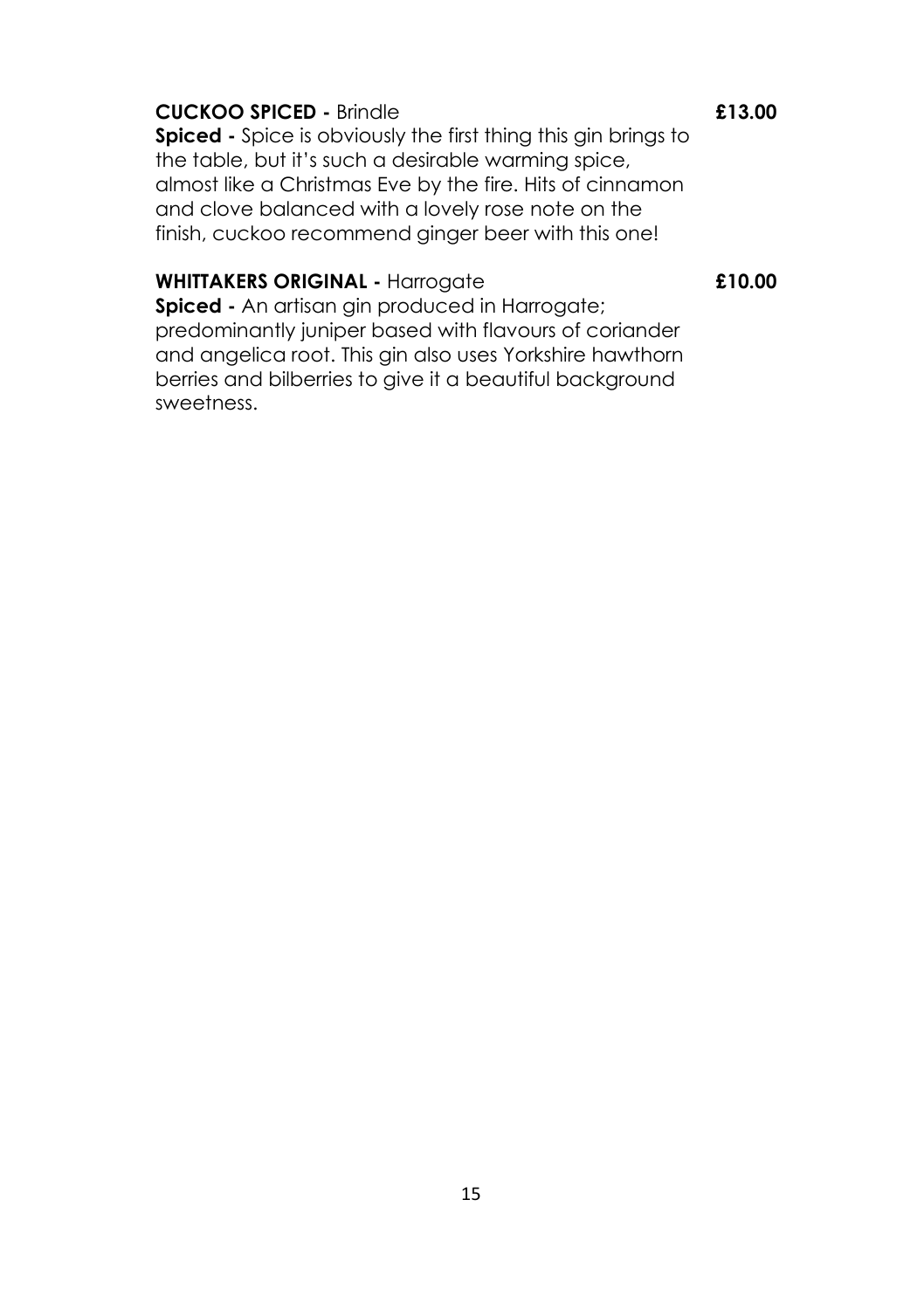| <b>JUNIPER-LED GIN</b>           |        |
|----------------------------------|--------|
| Sir Robin of Locksley            | £10.00 |
| <b>Boodles London Dry</b>        | £9.00  |
| <b>Brokers</b>                   | £7.00  |
| <b>Slingsby London Dry</b>       | £11.00 |
| <b>Batch Industrial Strength</b> | £14.00 |

## **CITRUS GIN**

| No. 3 London Dry           | £10.00 |
|----------------------------|--------|
| <b>Monkey 47</b>           | £17.00 |
| Tangueray 10               | £10.00 |
| <b>Tangueray Rangpur</b>   | £9.00  |
| <b>Bathtub</b>             | £10.00 |
| Gunpowder                  | £13.00 |
| <b>Lytham Zesty Orange</b> | £10.00 |

 $\bullet$ 

## **COTTON GIN**

| <b>London Dry</b>                       | £10.00 |
|-----------------------------------------|--------|
| <b>Gently Spiced</b>                    | £10.00 |
| <b>Strawberry &amp; Pink Peppercorn</b> | £10.00 |
| <b>Garden Gin</b>                       | £10.00 |
| Captain Sir Tom                         | £10.00 |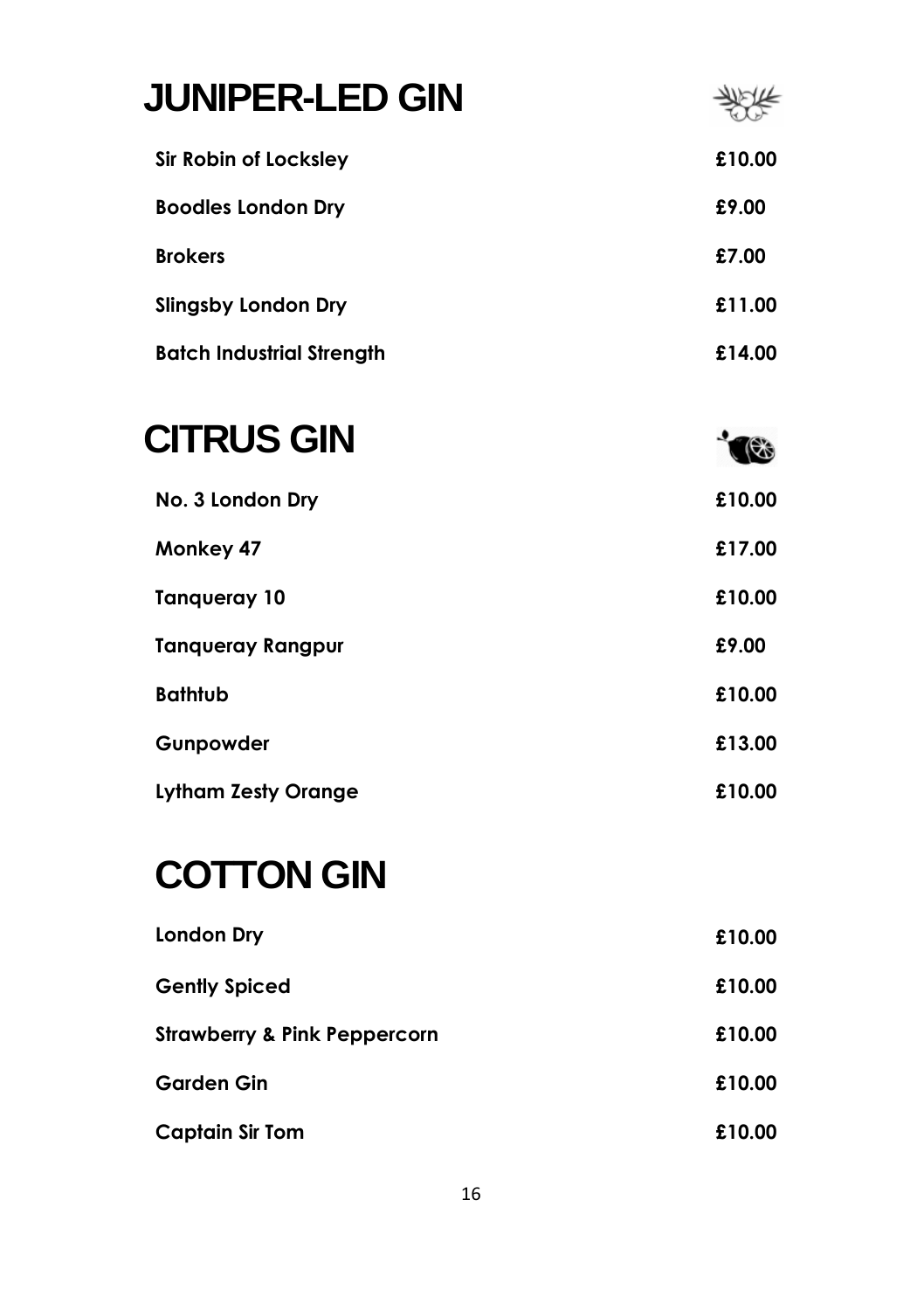## **HERBACEOUS GIN Forest £14.00 Forest Earl Grey £14.00 Pollination £13.00 Hibernation £13.00 Gin Mare £11.00**

| <b>Death's Door</b> | £12.00 |
|---------------------|--------|
|                     |        |

| <b>FLORAL GIN</b>              |        |
|--------------------------------|--------|
| <b>Elephant</b>                | £13.00 |
| <b>The Botanist</b>            | £11.00 |
| <b>Cooper King</b>             | £15.00 |
| <b>Martin Miller's</b>         | £9.00  |
| Plymouth                       | £9.00  |
| <b>Tarquin's, Cornish Dry</b>  | £12.00 |
| Bobby's Dry                    | £12.00 |
| <b>Chapel Down, Bacchus</b>    | £11.00 |
| <b>Chapel Down, Pinot Noir</b> | £13.00 |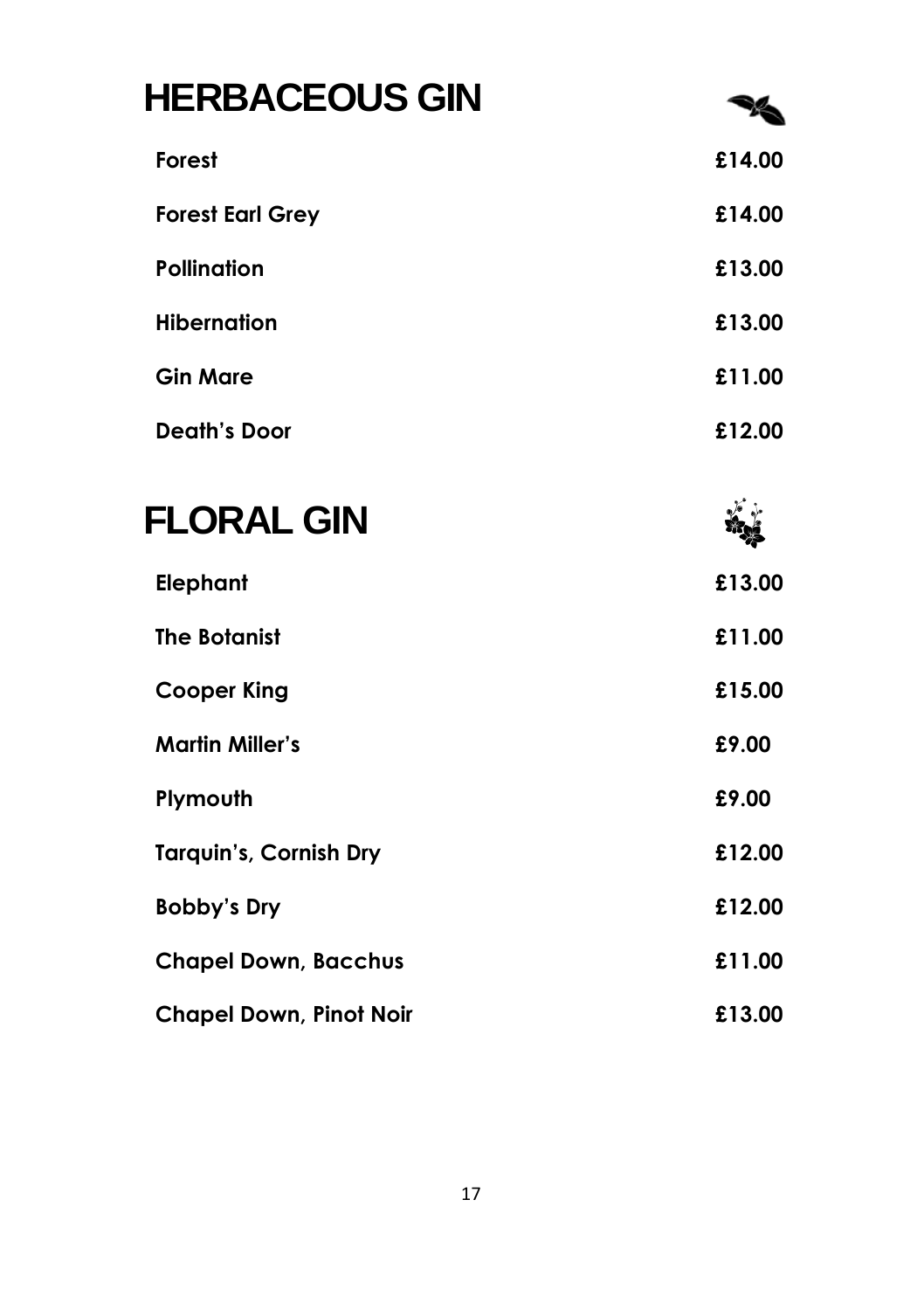## **FLAVOURED GIN**



| Brockman's                                | £9.00  |
|-------------------------------------------|--------|
| <b>Chase Pink Grapefruit &amp; Pomelo</b> | £12.00 |
| <b>Slingsby Rhubarb</b>                   | £10.00 |
| Liverpool Valencian Orange                | £11.00 |

## **VODKA**

| <b>Grey Goose</b>                   | £11.00 |
|-------------------------------------|--------|
| <b>Belvedere</b>                    | £10.00 |
| <b>Chase Oak Smoked</b>             | £11.00 |
| <b>Chase Marmalade</b>              | £11.00 |
| <b>J.J. Whitley Rhubarb</b>         | £7.00  |
| <b>Salted Caramel Vodka Liqueur</b> | £9.00  |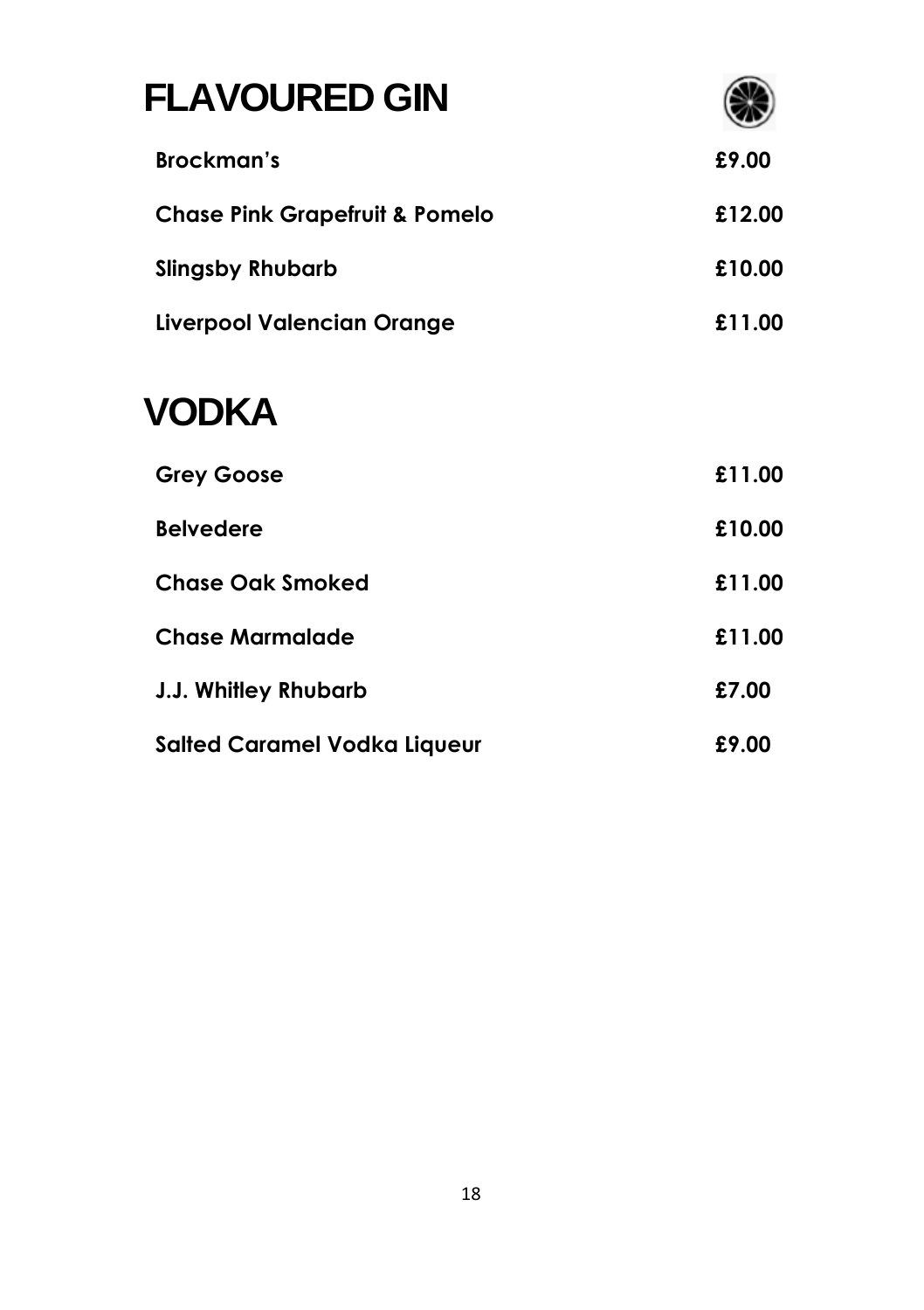## **SCOTCH WHISKY**

## **THE HIGHLANDS**

### **MACALLAN, GOLD £11.00**

The replacement for the classic 10-year-old, the gold offers no age statement, instead highlighting the colour. Still with a lovely sherriness to it, this whisky now has a touch more honey, vanilla and citrus.

### **GLENMORANGIE, 10 YEARS OLD £12.00**

Scotland's favourite dram has a spicy and fruity nose with hints of cinnamon and sandalwood, and a creamy-textured palate full of malty sweetness and buttery notes.

### **GLENMORANGIE, QUINTA RUBAN £18.00**

Two years in a port cask give this a pinkish blush, as well as pronounced fruity notes. The port cask releases toffee notes and gives a delightful touch of sweetness.

### **GLENMORANGIE, NECTAR D'OR £16.00**

Always the first distillery to experiment with unusual wood finishes; this is one of Glenmorangie's real success stories. An amazingly rich and concentrated whisky with a gorgeous sweetness from the sauternes casks.

### **GLENMORANGIE, SIGNET £32.00**

Whilst the exact secrets of its production are known only to its creators, we can tell you that signet's melting sweetness and explosive spiciness is, at least in part, caused by the unique roasted 'chocolate' barley malt and the 'designer casks' made bespoke for Glenmorangie from American white oak. With a score of 93/100 in "Jim Murray's whisky bible" this is a mighty fine tipple.

### **GLENTURRET, 10 YEARS OLD £12.00**

The new malt from Perthshire's popular distillery has plenty of characteristics in common with its predecessor, the 12-year-old; a creamy, mellow dram with distinctive ginger, honey and spice.

#### 19

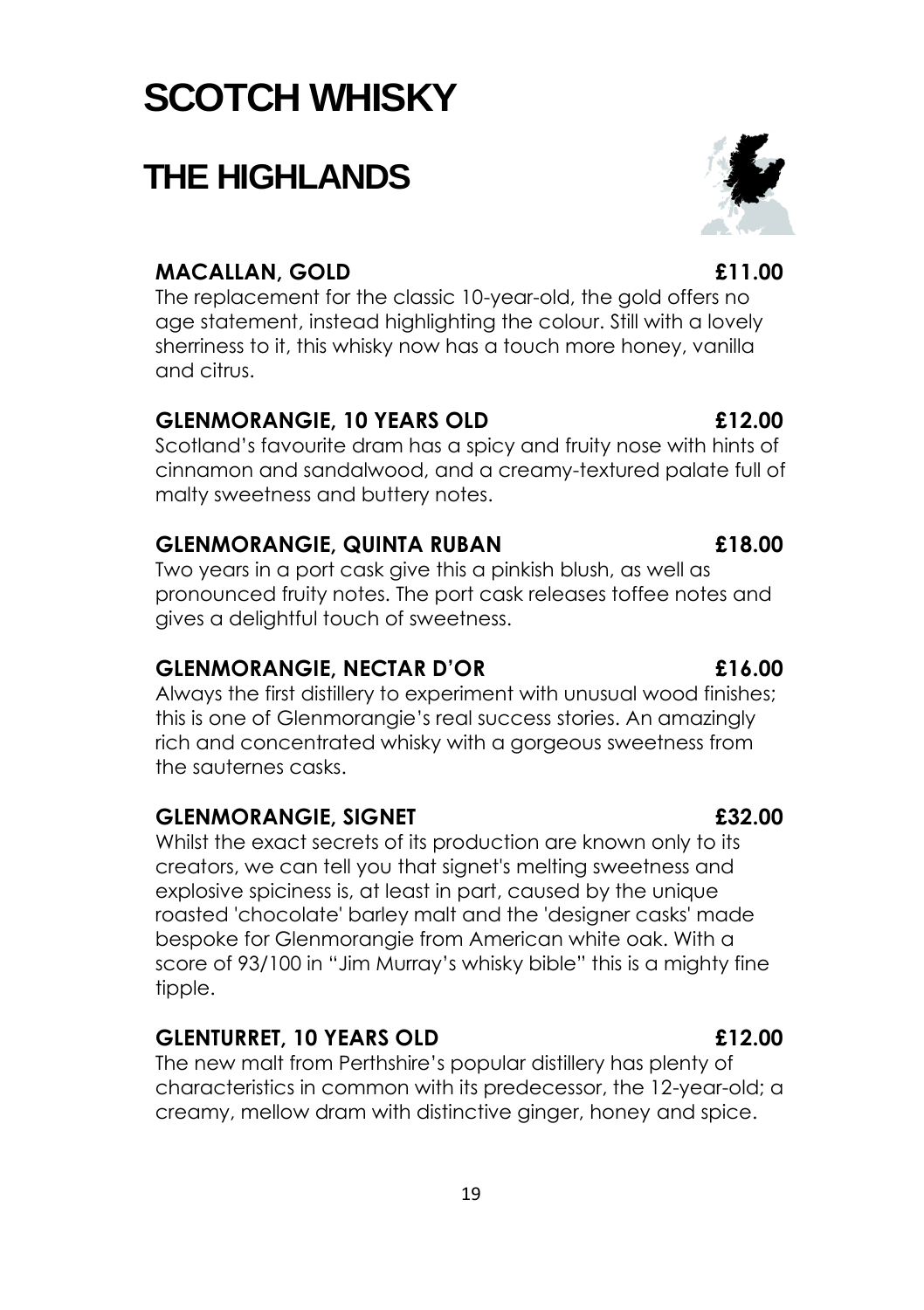### **ROYAL LOCHNAGAR, 12 YEARS OLD £10.00**

Queen Victoria reputedly mixed this malt with her claret, thereby ruining two of the world's finest drinks! A pleasant toffee-ish nose, and hints of dried fruits and liquorice on the palate.

### **EDRADOUR, CASK STRENGTH £27.00**

A 58% offering from the smallest distillery in Scotland. A fullbodied, rich and toffee-ish malt, with hints of Christmas cake, chocolate and dried fruits.

### **OBAN, DISTILLERS EDITION £22.00**

Selected by the master distiller, this whisky was chosen for a special range of double matured whiskies. Matured in the standard bourbon barrel, this is then given an extra maturation period in Montilla Fino casks. Smoke, Fino sherry notes and a clean flavour abound in this stunning whisky. Distilled in 1995 and bottled 2010.

### **ARRAN 'BODEGA' SHERRY CASK £18.00**

A well-sherried Arran single malt? Oh yes! This expression has been dubbed 'The Bodega'. After distillation at 56% from Lochranza the whisky is matured for seven years in first-fill sherry casks. Lots of dried fruit, figs and dark chocolate over here.

### **GLENFARCLAS 105 PROOF £15.00**

A great whisky holding all the flavours of all the Glenfarclas in one glass. Being so warming, this is the perfect Hogmanay dram. The smoothness makes the 105 drinkable at cask strength, but we suggest adding a little water to fully explore its great depth.

### **CLYNELISH, 14 YEARS OLD £13.00**

Keep going past Inverness to the village of Brora and you will find Clynelish distillery. A fragrant spicy nose leads to a beautiful honey and citrus palate.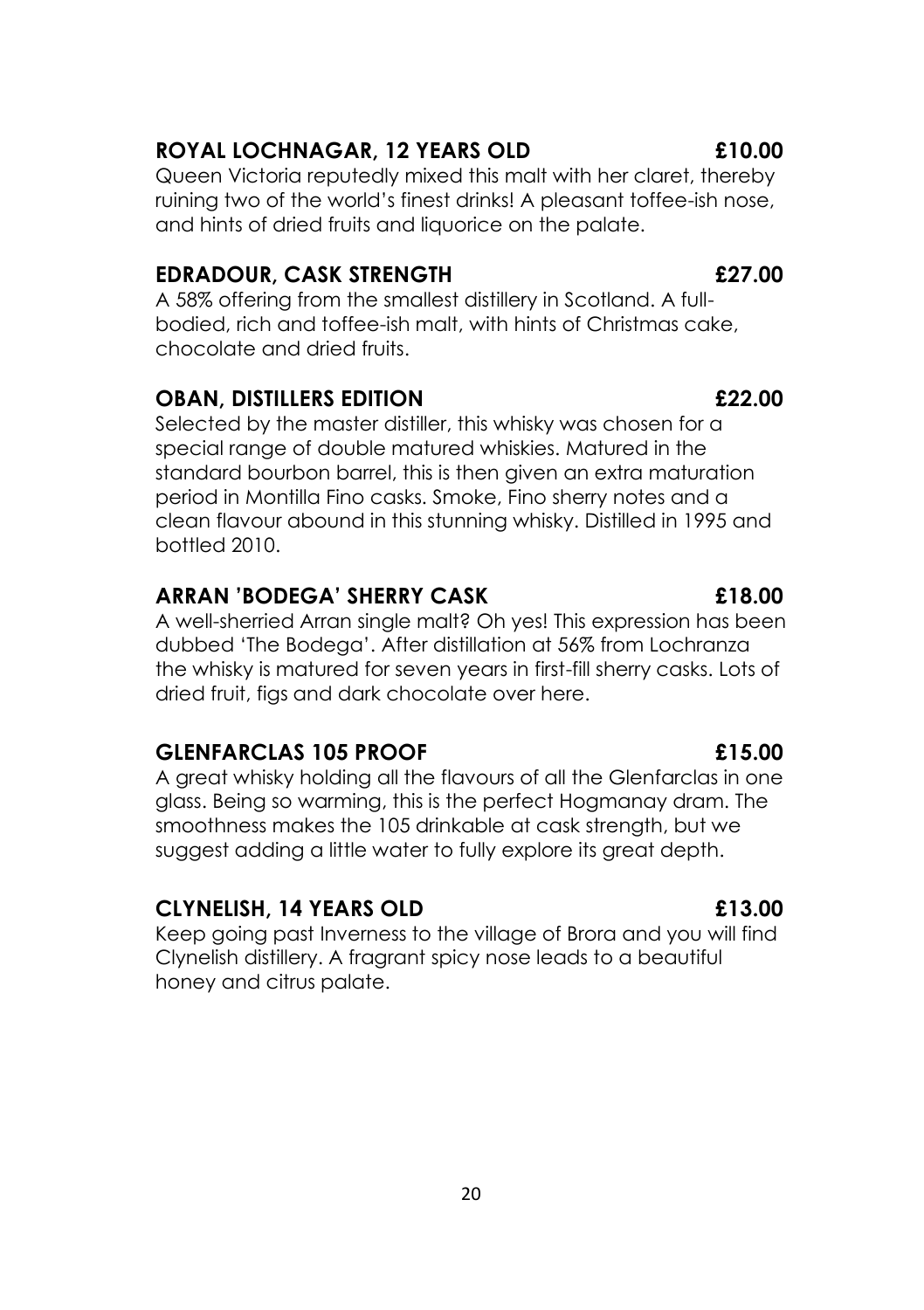#### single malt. Pound for pound, we don't think there is a better 18 year-old single malt on the market. This is classic Speyside with just

that little bit extra.

#### **THE BALVENIE, CARIBBEAN CASK £16.00**

Known for their cask finishes, Balvenie have used rum casks to impart flavours of vanilla and tropical fruit into this whiskey. At 14 years old, this whiskey has a lovely, matured mouth-coating feel with fruity notes and an overall superb balance.

### **ABERLOUR A'BUNADH £22.00**

A cask strength 59% bottling of mature Aberlour that embraces the -true character of Speyside. Rich, chocolatey, with orange zest and cinnamon spice; a mellow and seductive dram.

### **GLENFARCLAS, 15 YEARS OLD £18.00**

This well-respected malt is the favourite of many connoisseurs and is renowned for its complexity. Rich and toasty with hints of almonds and bitter chocolate.

Whisky aficionados so often overlook the world's biggest selling

## **SPEYSIDE**

## **GLENFIDDICH, 18 YEARS OLD £19.00**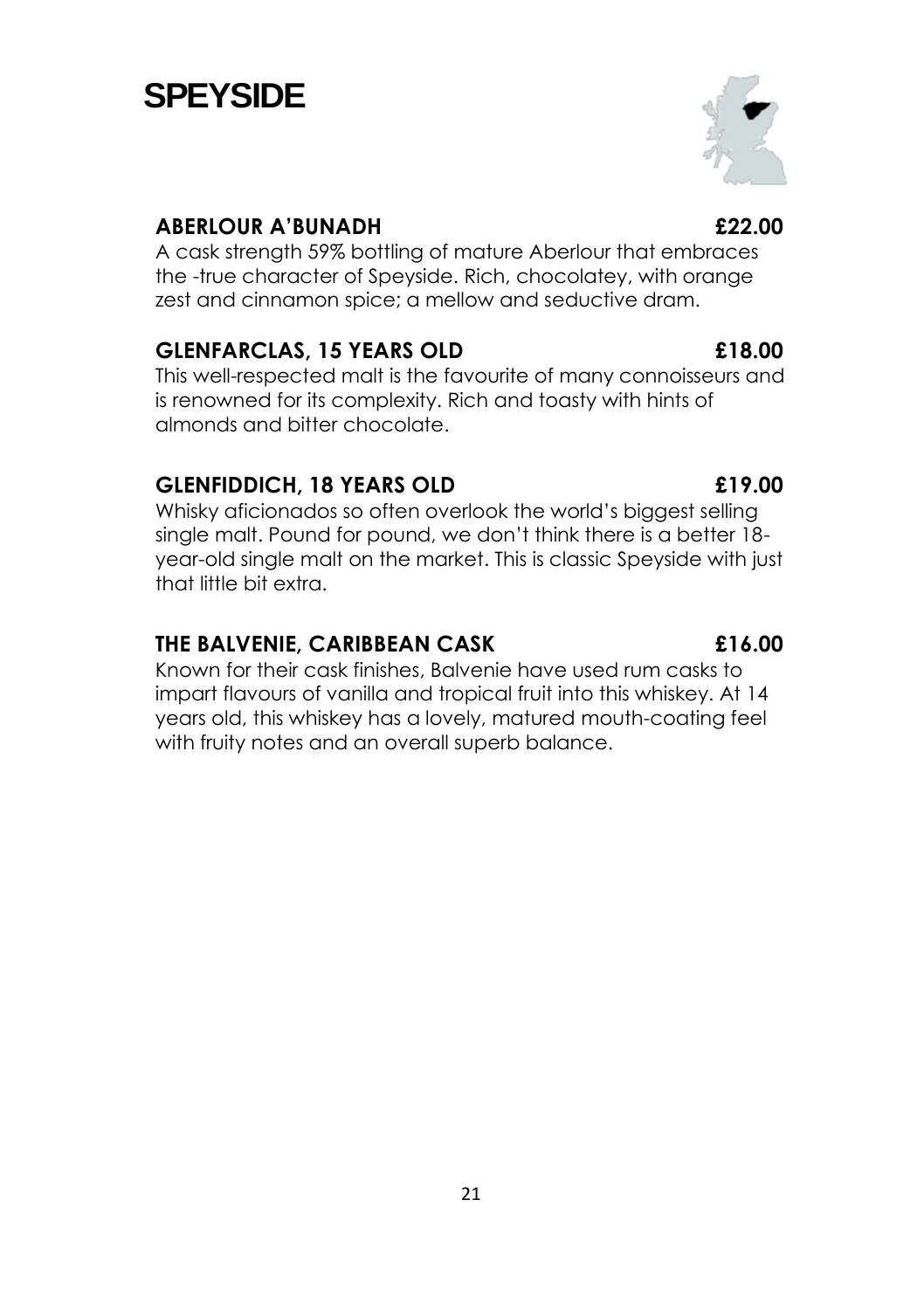

#### **BOWMORE, 12 YEARS OLD £10.00**

Salt seaweed and smoke on the nose are followed by persistent sherry sweetness, and robust heathery and spicy notes. Thoroughly appetizing.

#### **BOWMORE, 18 YEARS OLD £26.00**

Cosseted away in the finest, hand-selected oak casks and allowed to mature at its own sedate pace, this is one of the most remarkable, perfectly balanced single malt scotch whiskies of its kind. One of our rarest whiskies, bottles of Bowmore 18-year-old may be limited, but there's no end to its enjoyment.

#### **LAPHROAIG, QUARTER CASK £13.00**

Not your normal Laphroaig here, instead an experimental double maturation at higher strength. Matured in normal bourbon casks, the whisky is then finished in special quarter casks. Fantastic!

#### **LAGAVULIN, 12, SMALL BATCH £26.00**

This is no ordinary Lagavulin; a cask strength limited edition of the most powerful malt of all, densely packed with smoky and peaty flavours and dark sherry notes, with a great big bear hug of peat on the finish. Not for the faint-hearted!

#### **PORT CHARLOTTE, 10 YEARS OLD £14.00**

Made at Bruichladdich distillery, and somewhat different in style, with its fat, full on Islay style of iodine, phenols and smoke but with great underlying fruit.

#### **BUNNAHABHAIN, 12 YEARS OLD £17.00**

This is the gentlest of the Islay distilleries. With subtle smoke and an almost marshmallow characteristic. A great distillery that despite looking a little down on its luck still produces great spirits.

#### **BUNNAHABHAIN, 18 YEARS OLD £28.00**

A subtle take on Islay whisky can be found here. Gone are the typical medicinal aroma's people expect from an Islay malt. Instead, a gentle peatyness gives a salted caramel aroma with hints of fresh rosemary and salted nuts. A one of a kind to say the least.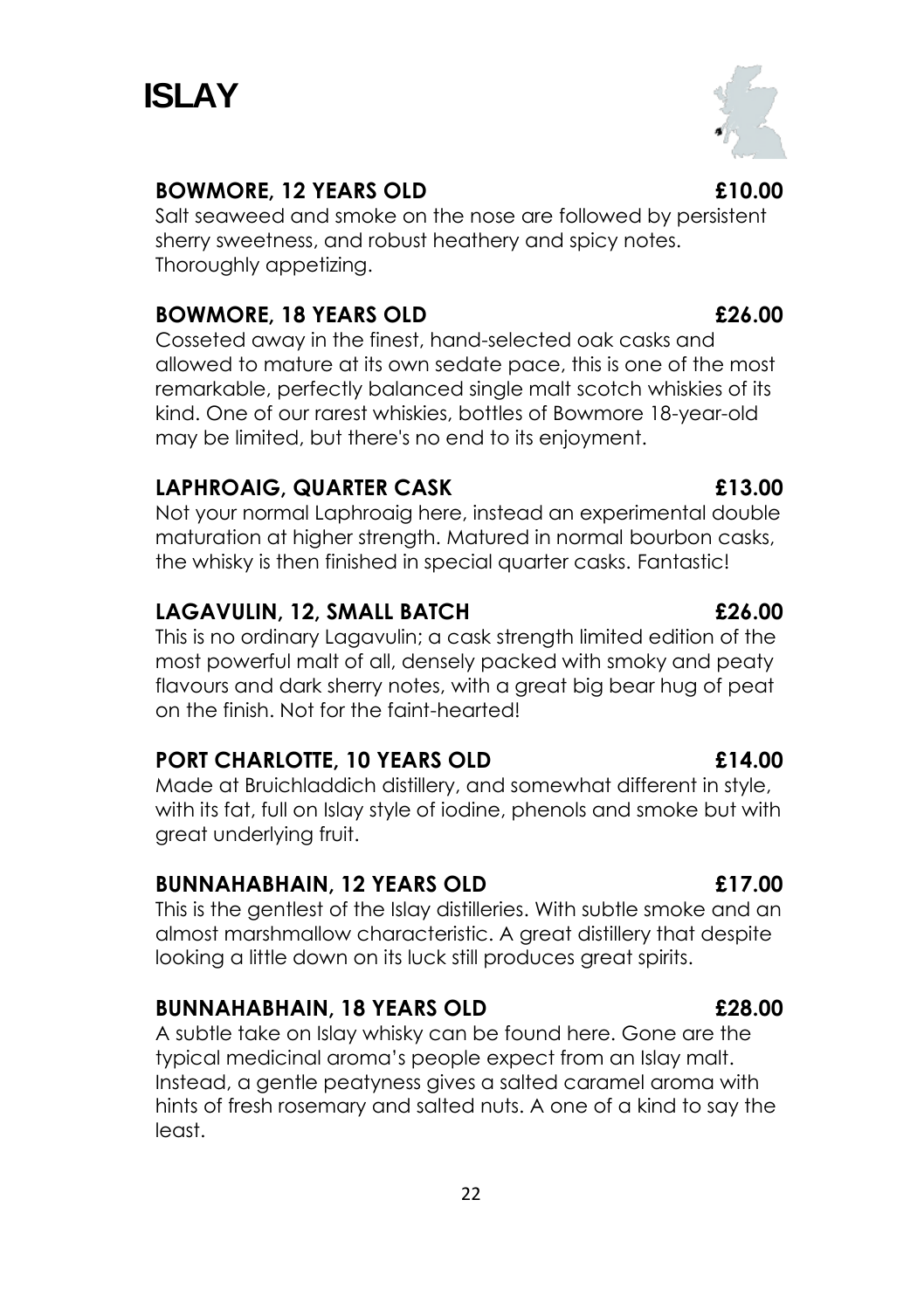The new distillery on Islay, it's young, vibrant with cracking peaty, iodine characters, and then the rich vanillas, and sherry cask influence. Young, but good very good.

**KILCHOMAN, MACHIR BAY £12.00**

## **THE ISLANDS**

#### **TALISKER, 18 YEARS OLD £24.00**

**Isle of Skye** - Talisker, the iconic island distillery. There are younger versions, there are older versions, but the 18-year-old delivers way beyond its years. Integrated smoke, and spice, with gentle sweetness and one of the most rounded mouth feels ever.

#### **SCAPA, SKIREN £11.00**

**Isle of Orkney** - With its intermittent production where staff from the neighbouring Highland Park distillery would come over to fire this mothballed distillery to keep it going and to produce a handful of

barrels each year, Scapa has always been scarce. Gentle, soft and so unlike a Hebridean style.

#### **LEDAIG, 10 YEARS OLD £12.00**

**Isle of Mull** - This is the peated version of Tobermory. Bottled at a proper strength without chill filtration or artificial colouring, this has a beautiful cut of the iodine and peat normally associated with Islay.

#### **ARDBEG, UIGEADAIL £16.00**

According to our wine merchant the greatest whisky in the world a bold statement indeed, but we do agree it is very good. With peat, smoke, a great richness and then wonderful Christmas cake raisined fruit – this is so balanced and if ever a whisky could convert people to peat disciples, then this would be it.

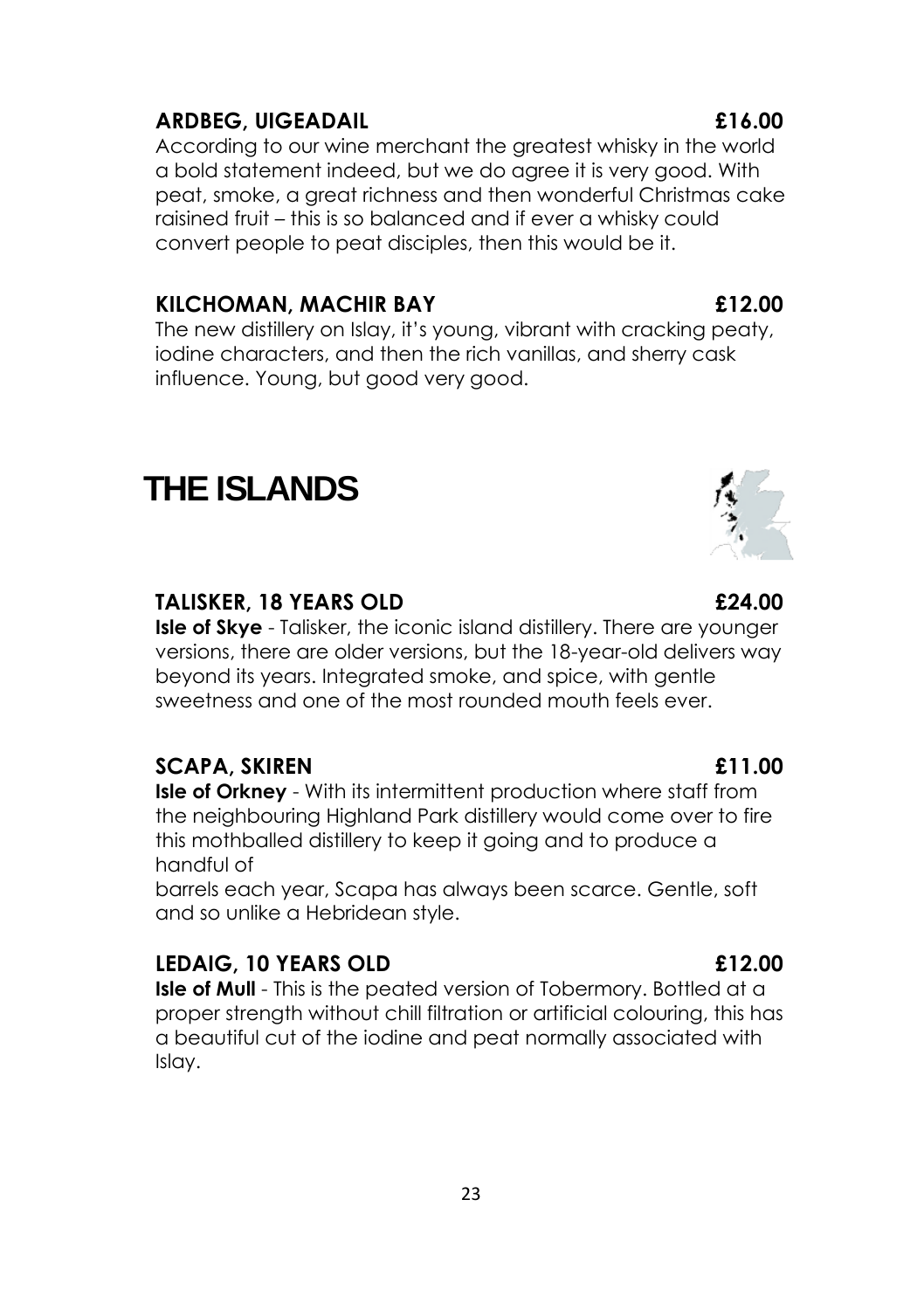#### $24$

## **THE LOWLANDS**

### **AUCHENTOSHAN, 12 YEARS OLD £11.00**

Scotland's only triple distilled malt whisky.

### **AUCHENTOSHAN, THREE WOOD £13.00**

Often known as Glasgow's distillery, Auchentoshan, is often considered to be more like an Irish whiskey, something to do with the fact that it is distilled three times. It's also matured in three different casks, which adds even more layers of flavour.

### **GLENKINCHIE, DISTILLERS EDITION £15.00**

Not your normal Glenkinchie here, instead one that has benefitted from a double maturation. With its maturation enhanced by being finished in an amontillado cask, extra nuances of flavour are added to this queen of the lowland's distillery.

# **CAMPBELTOWN**

### **LONGROW, PEATED £14.00**

Salt and a leathery smokiness come to the fore in a maritime combination, like a harbourmaster's jacket. A great entry-level offering from Longrow perfect for Islay fans looking for something a bit different.



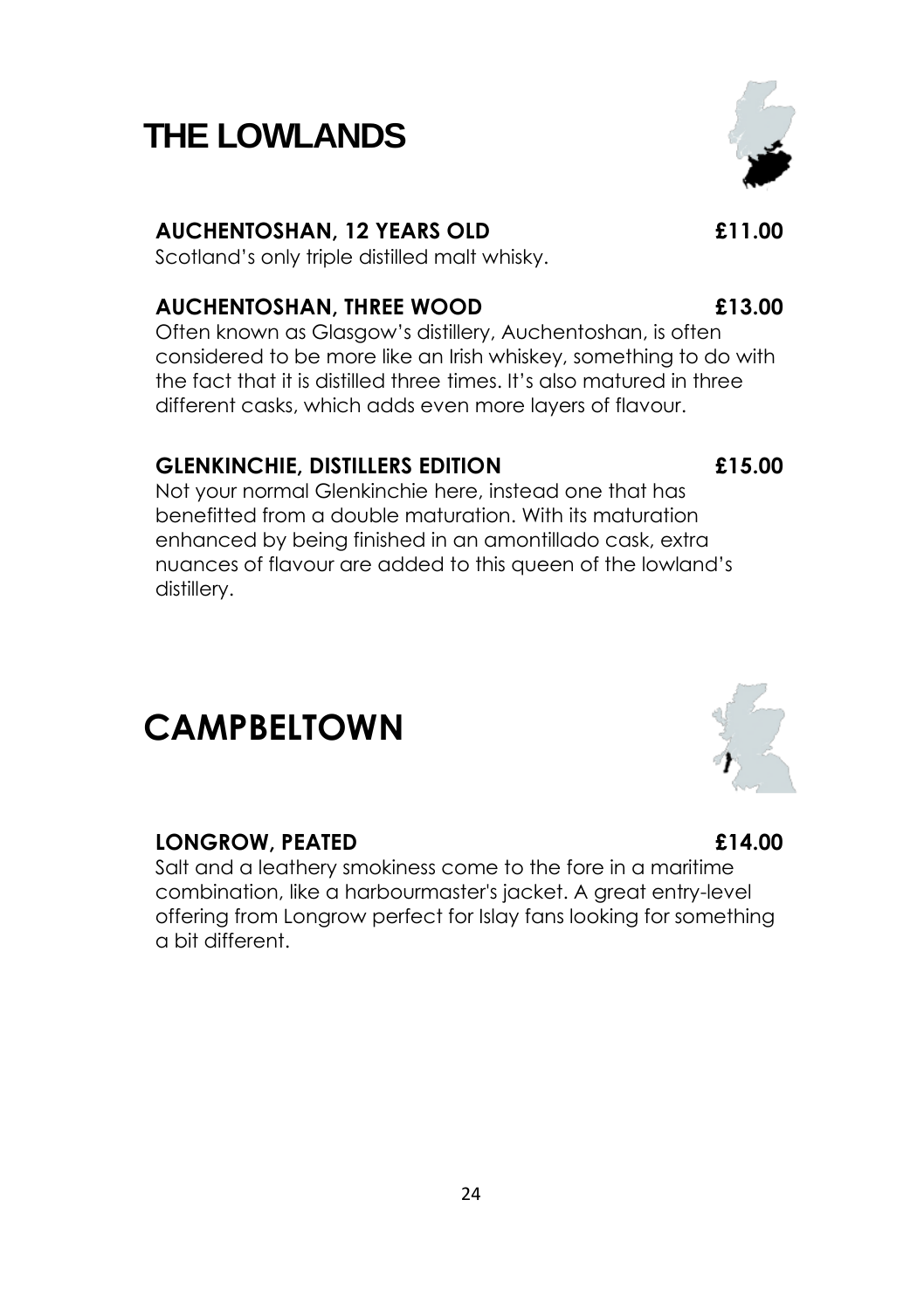## notes of struck matches, dried fruit and peat smoke.

#### **MAC NA MARA £7.00**

Chosen as our "house pour" whisky – it's got flavour and character.

style, combining the usual sherried Speyside malt with some unpeated and peated Islay whisky. A big and rich dram with

#### **JOHNNIE WALKER DOUBLE BLACK £12.00**

balance together with a sweet, smoked honey nectar in one of the best blends on the market.

#### **JOHNNIE WALKER BLUE LABEL £39.00**

This super-premium offering certainly sets the benchmark for blended whisky. Being one of the few distilleries to use Islay malts for its final product, Blue Label holds its weight as one of the very best.

### **BALLANTINES, 17 YEARS OLD £14.00**

**BLENDED AND GRAIN** 

2010 "Jim Murray's Scotch blend of the year". Serene and interesting on the tongue. Touches of smoke, biscuity and a finish that gives you time to pick out each piece. Masterful.

A favourite tipple for a whisky on the rocks. Elegant spices

#### **BLUE HANGER 6th RELEASE £26.00** The 2012 release is a departure from the Berry Brothers' regular

#### 25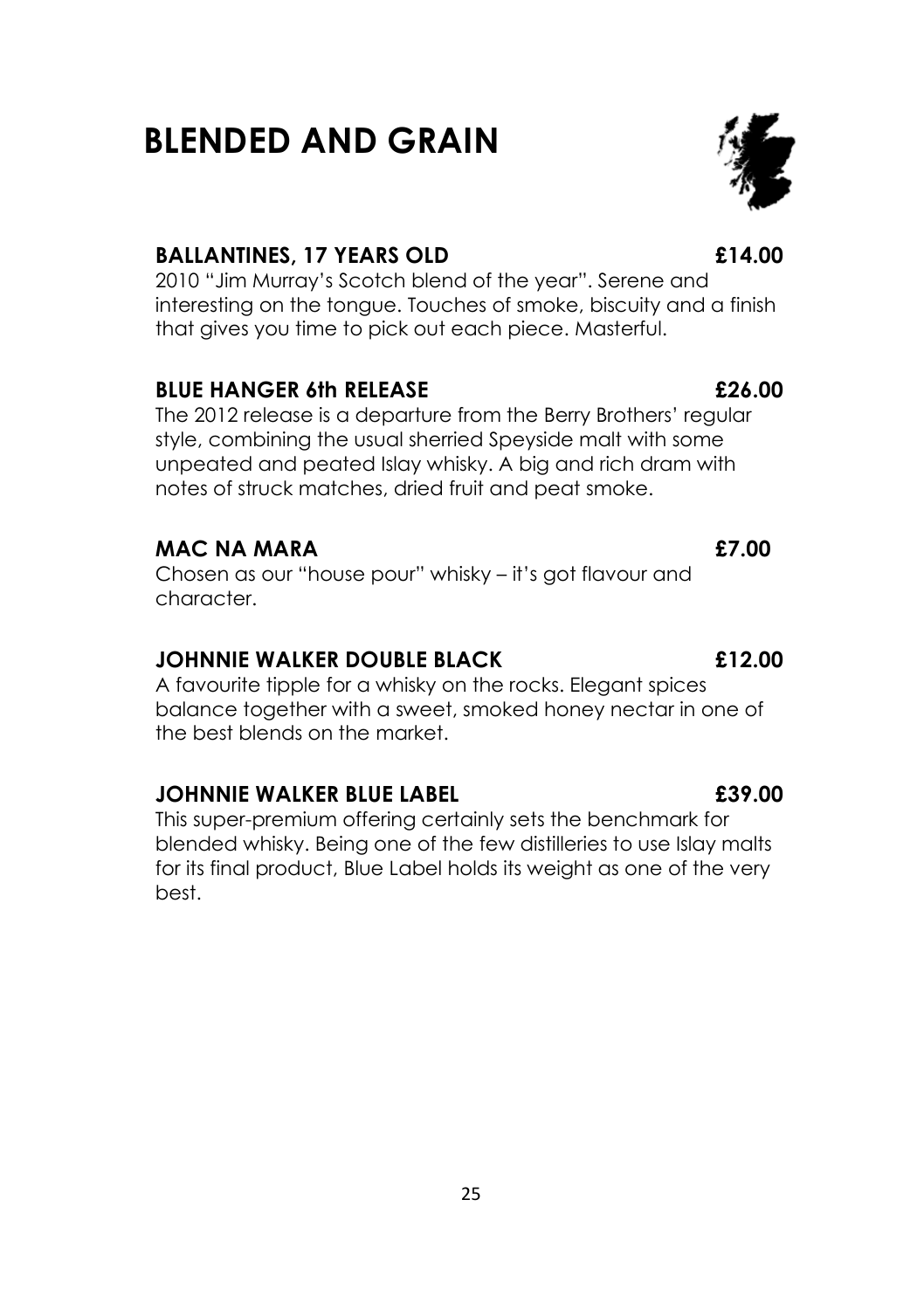## **IRELAND**

### **YELLOW SPOT, 12 YEAR OLD £18.00**

Simply, a stunning single pot still Irish whiskey. Matured in three types of cask: American bourbon, Spanish sherry butts and Spanish Malaga barrels for a sweet and complex flavour.

### **RED BREAST, 12 YEAR OLD £15.00**

Made at the Middleton distillery, this is one of the finest Irish whiskies on the market. The perfect balance of sweetness, muscovado, vanilla, spice and gentle American oak, a classic.

#### **POWERS, JOHN'S LANE, 12 YEAR OLD £16.00**

When tasting this, Jim Murray, author of the whisky bible said: "I think I have just tasted the Irish whiskey of the year, and certainly one of the top five world whiskies of the year."

#### **MIDDLETON £39.00**

Named after their master distiller Barry Crockett, this is his personal selection using old and elegant pot still whiskeys exclusively matured in American bourbon barrels. The taste is of lime and mandarin oranges with a dusting of cinnamon and vanilla oak.

### **TEELING SINGLE GRAIN £13.00**

Only released in 2013 Teelings single grain whiskey certainly holds well against competitors in the slow growing grain whiskey market. After a full term maturing in Californian cabernet sauvignon cask the results give an orange spicy note with hints of pine and cinnamon, with subtle anise and dried fruits on the palate.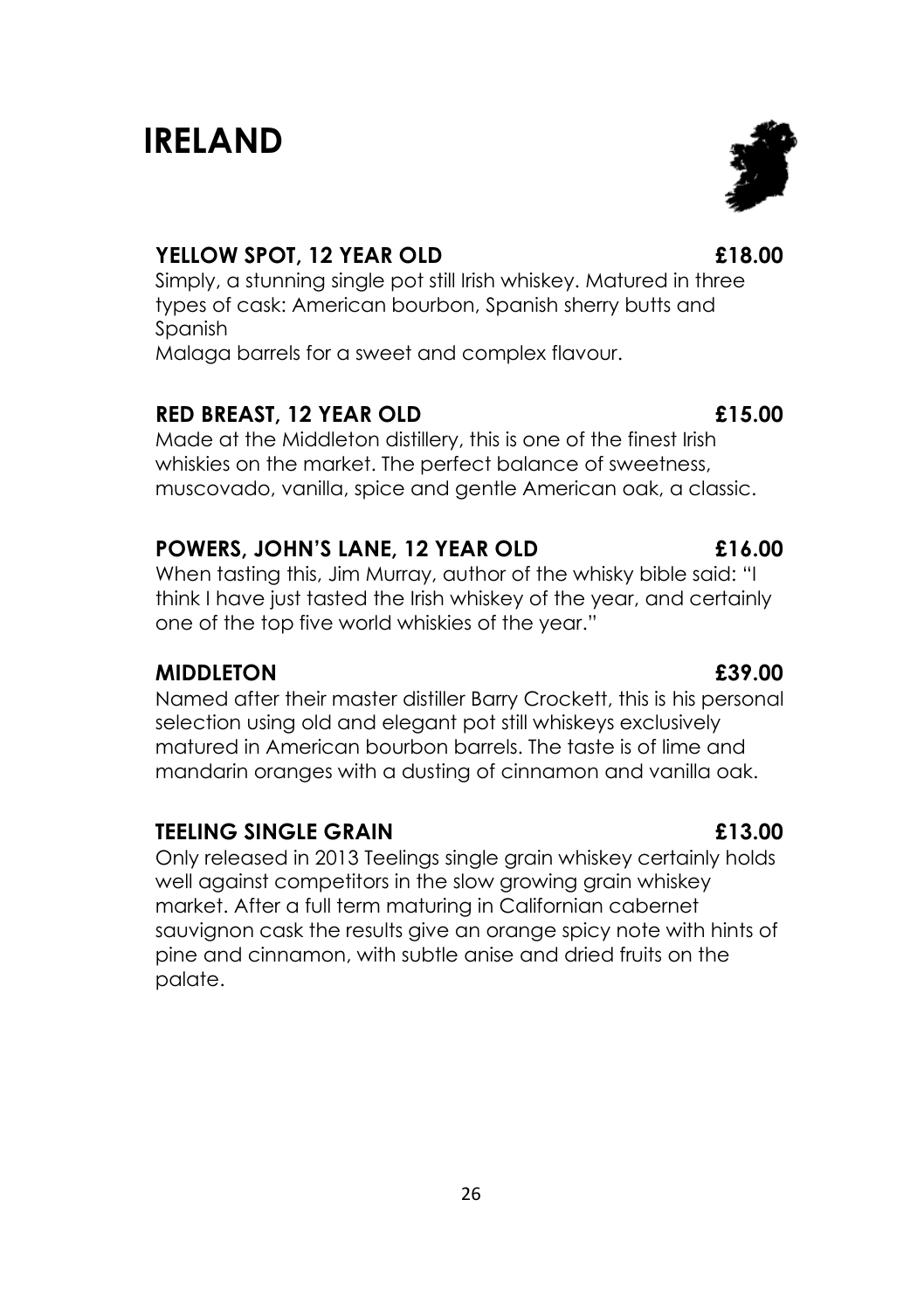## **AMERICA**

### **BUFFALO TRACE, KENTUCKY £8.00**

Distiller of the year in 2005 and owner of the cult "George T Stagg" says it all. Buffalo trace is what quality bourbon is about, rich and smooth with great concentration and a hint of sweetness.

### **STAGG JR £22.00**

Uncut and unfiltered, this robust 60% bourbon whiskey ages for nearly a decade and boasts a bold character that is reminiscent of the man himself.

### **ELIJAH CRAIG, KENTUCKY STRAIGHT £12.00**

This benchmark bourbon that has benefitted from 12 years in a bright fresh oak barrel.

### **WILLET'S RESERVE, POT STILL £17.00**

Very distinctive with its still shape – willets always delivers the perfect balance of oak and sweetness.

### **RITTENHOUSE STRAIGHT RYE £12.00**

The oldest American Rye style from the Monongahela river, Virginia. Often big, spicy and "chewier" than other Ryes. Perfect for a Manhattan.

### **WILD TURKEY, RARE BREED £19.00**

A superb 56% bourbon that delivers in every department, with nutty and plump raisin on the nose, to the sweet and rich honey on the palate, and to finish off a rich spice and sweetness.

### **BASIL HAYDEN £14.00**

From the famous Jim Beam distillery comes this small batch bourbon. With a light body and gentle spice, this bourbon is softly balanced, if you're a first-time bourbon taster, start here.

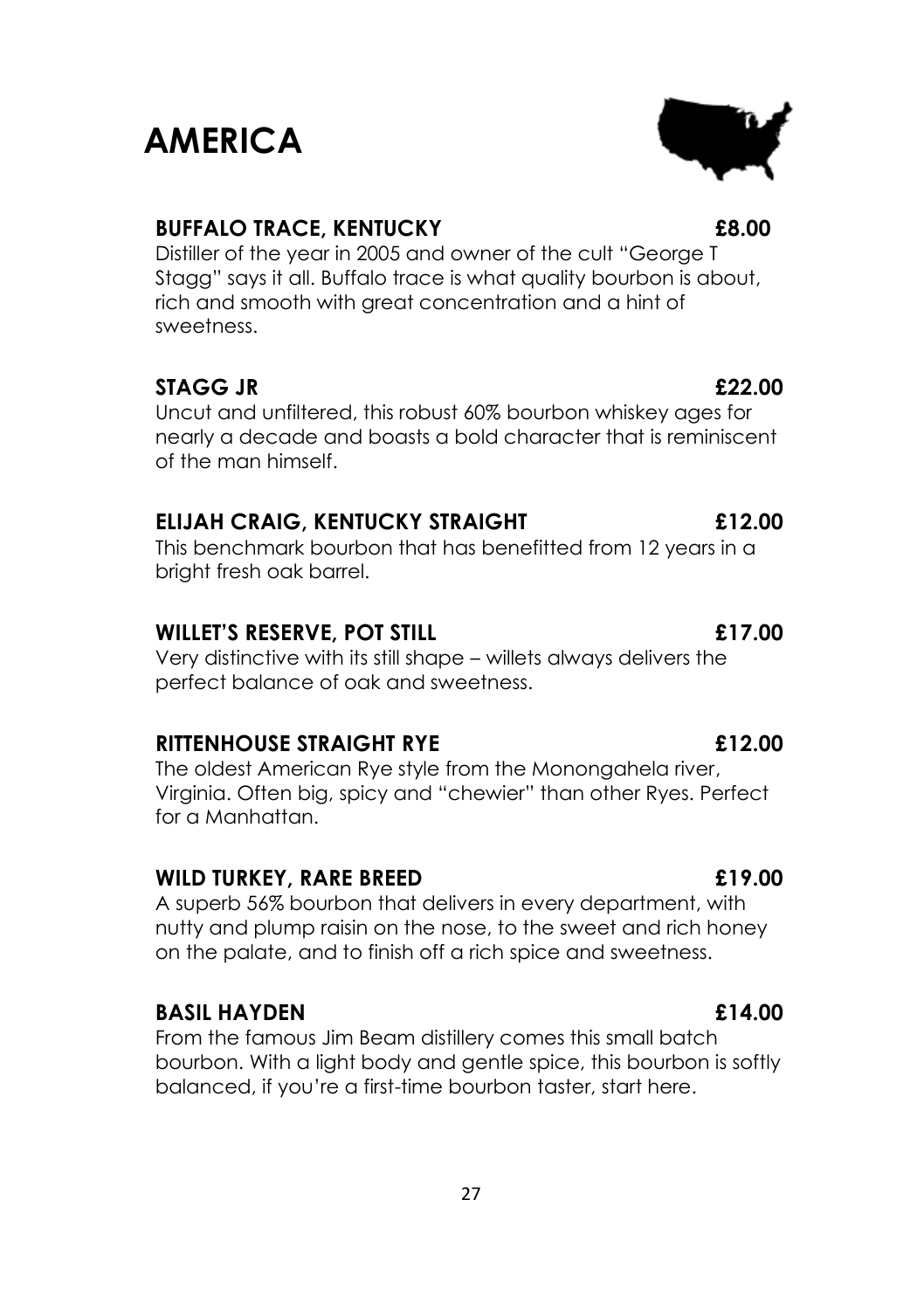#### **YOICHI, NIKKA, 10 £19.00**

A crown jewel of Japanese whiskey, this single malt has a fruity taste and hints of vanilla with it. The Yoichi 10-year-old was given 93 points in the Jim Murray whisky bible – a true achievement for any whiskey.

#### **NIKKA FROM THE BARREL £12.00**

As the name suggests, from the barrel full cask strength at just over 50%, floral nose with notes of orange peel and apricots, spicy oak and ripe fruits. Add a touch of water to really appreciate it.

#### **NIKKA COFFEY GRAIN £16.00**

Using coffey stills which were imported in 1963 from Scotland, Nikka produced a sweet, bourbon like single corn grain whiskey. Sweet on the tongue, but oaky on the nose.

#### **NIKKA TAKETSURU PURE MALT £18.00**

Named after Nikka's founder, Taketsuru, this non-age-statement whiskey is finished in sherry casks to give it a beautiful rich and spicy finish.

Aromas of clove, vanilla, subtle notes of candied spices and citrus, this rye whiskey is perfect in a cocktail, by itself or on ice. "If it was any crisper, the glass would shatter."

### **SAZERAC RYE £14.00**

**JAPAN**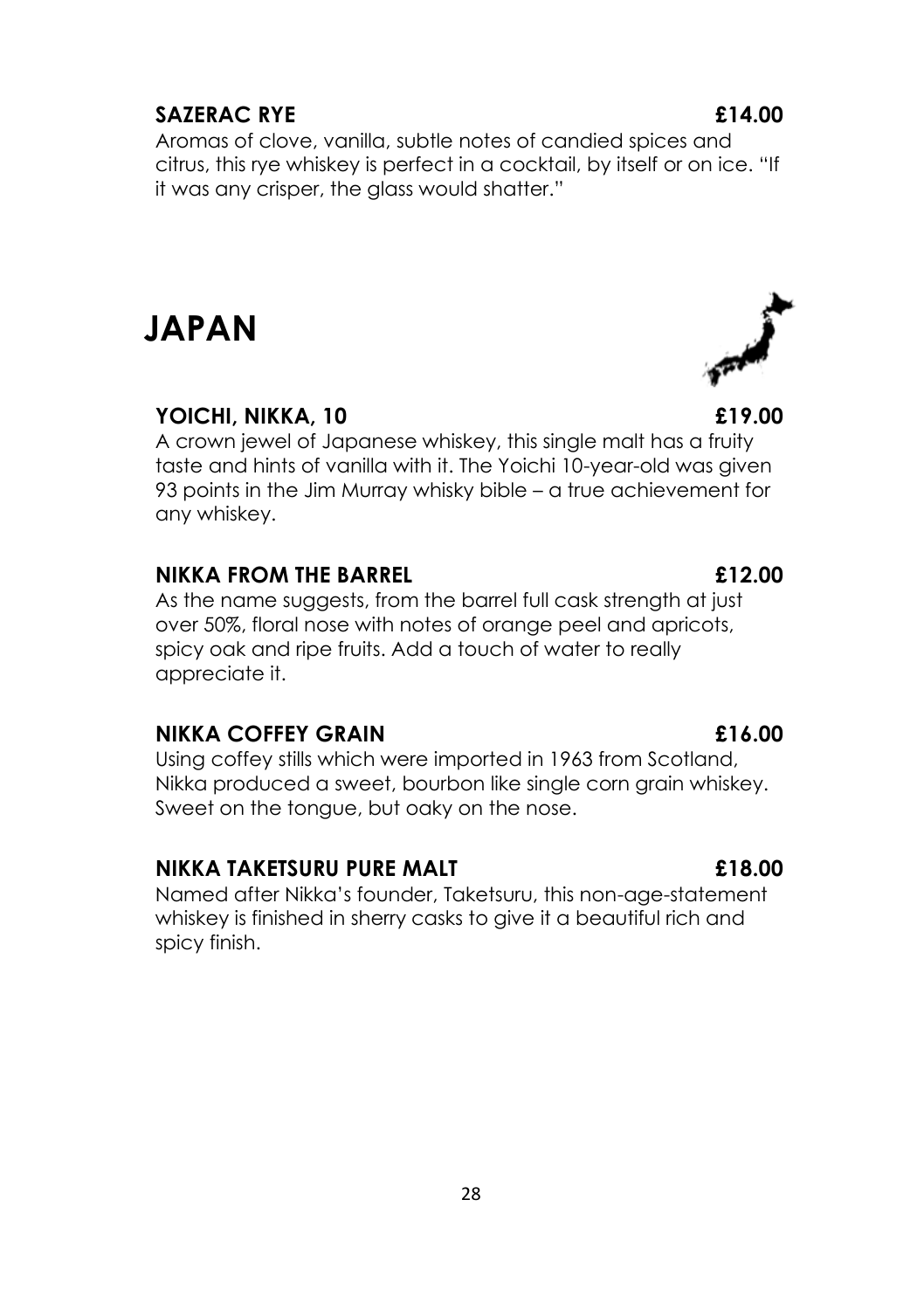## **WHISKIES OF THE WORLD**



### *CANADA* **CANADIAN CLUB £7.00**

The renowned Canadian whisky, married in white oak barrels founded by whisky mogul Hiram Walker, best served simply over ice.

#### *WALES*

### **PENDERYN**

Made in the Brecon Beacons, matured in bourbon and finished in rich Madeira wine casks giving it creamy toffee, rich fruit and raisin flavours. **£11.00**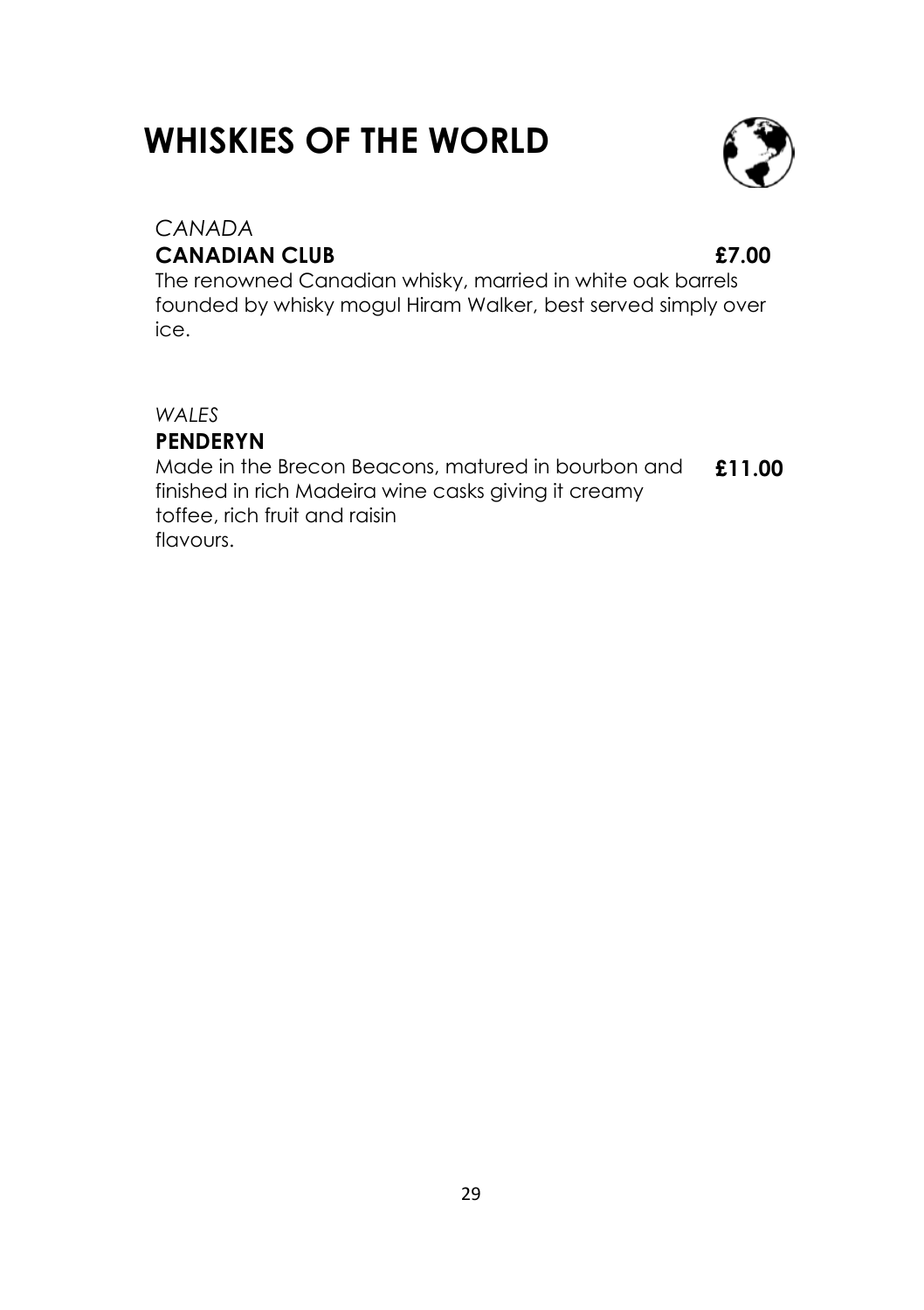## **RUM**

### **FLOR DE CANA 18 Y.O £14.00**

A luxurious golden rum from celebrated Nicaraguan distillers Flor de Cana, aged for 18 years in small white oak casks. This gives a vanilla taste with hints of nutmeg and honey on the nose.

### **DIPLOMÁTICO RESERVA EXCLUSIVA £12.00**

A smart looking Venezuelan rum, Diplomático Reserva Exclusiva is matured in whiskey barrels.

### **DOORLY'S, GOLD £9.00**

Tasty Bajan rum, this 5-year-old from Doorly's is a balanced spirit, typical of the region and offers plenty of tropical fruit.

### **RED LEG, SPICED RUM £8.00**

Red Leg is a superb spiced rum aged in old oak whilst being infused with Jamaican vanilla and ginger.

### **APPLETON 12 Y.O RARE BLEND £14.00**

An extraordinary Jamaican indulgence that cannot be rushed. A constantly evolving taste experience with oak and cocoa notes, followed by delicate molasses, orange peel and rich vanilla.

### **APPLETON 21 Y.O £19.00**

A truly excellent long-aged rum from Jamaica's most respected producer, Appleton 21yo has everything you could ask for in a top-end rum - real richness and depth of flavour and a fabulously smooth texture and mouthfeel. Just brilliant.

### **PENNY BLUE VSOP £11.00**

A single estate rum from Mauritius, a deep and enticing amber colour with soft and hints of glazed fruit, cedar wood and spices.

### **BRISTOL, BLACK SPICED RUM £16.00**

Made with a blend of aged rums, with notes of pepper, cinnamon and brown sugar this rum is best enjoyed over ice.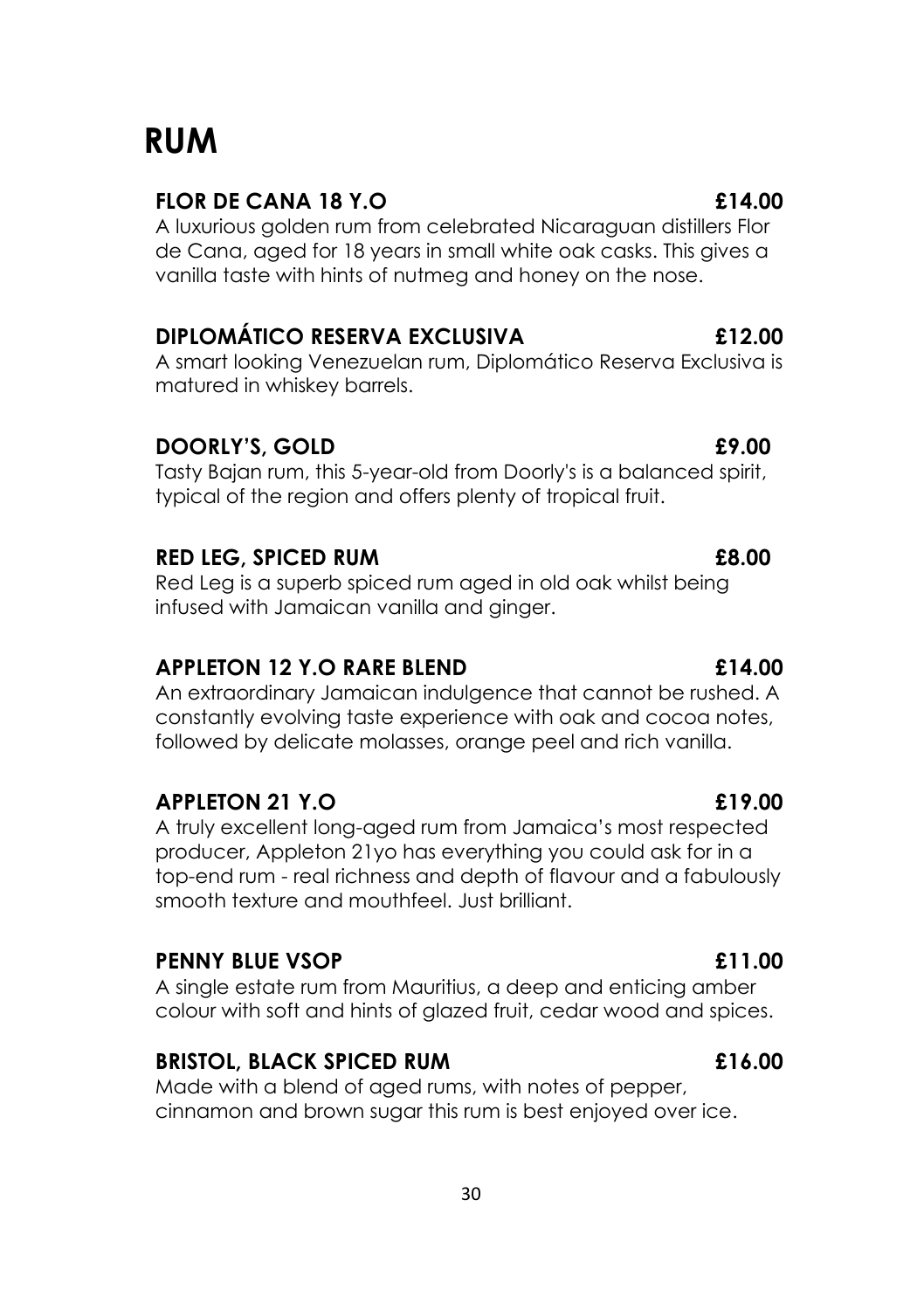## **CALVADOS**

| VSOP, L. DUPONT | £13.00 |
|-----------------|--------|
|                 |        |

**LEMORTON, DOMFRONTAIS £35.00** 25 years old

## **COGNAC**

#### **RAGNAUD SABOURIN**

| VSOP                                | £16.00 |
|-------------------------------------|--------|
| <b>NO. 20</b>                       | £23.00 |
| <b>FLORILEGE</b>                    | £38.00 |
| <b>FRAPIN CHÂTEAU FONTPINOT X.O</b> | £24.00 |

Succeeding generations of the Frapin family have been established in the Charente area since 1270. The historic firm has its headquarters in Segonac, the capital of the Grande Champagne. As owners of the largest vineyard, a staggering 300 hectares they have access to some amazing cognacs.

#### **HENNESSY PARADIS £130.00**

#### The beginnings of Hennessy were laid when Irish aristocrat Richard Hennessy established an eaux-de-vie trading business in Cognac, France in 1765. The land on which the business was created was given to Hennessy as compensation for being a mercenary for King Louis XV.

### **DELAMAIN**

Founded in 1824, Delamain remains one of the last family owned cognac houses. Using only spirit from the Grande Champagne, the cognac is aged for a minimum of two decades, before being blended and bottled. The style, finesse and breed of Delamain is exemplified by "pale and dry" – which at an average of 25 years of age - is the definitive XO cognac.

**VESPER £39.00 XO £25.00**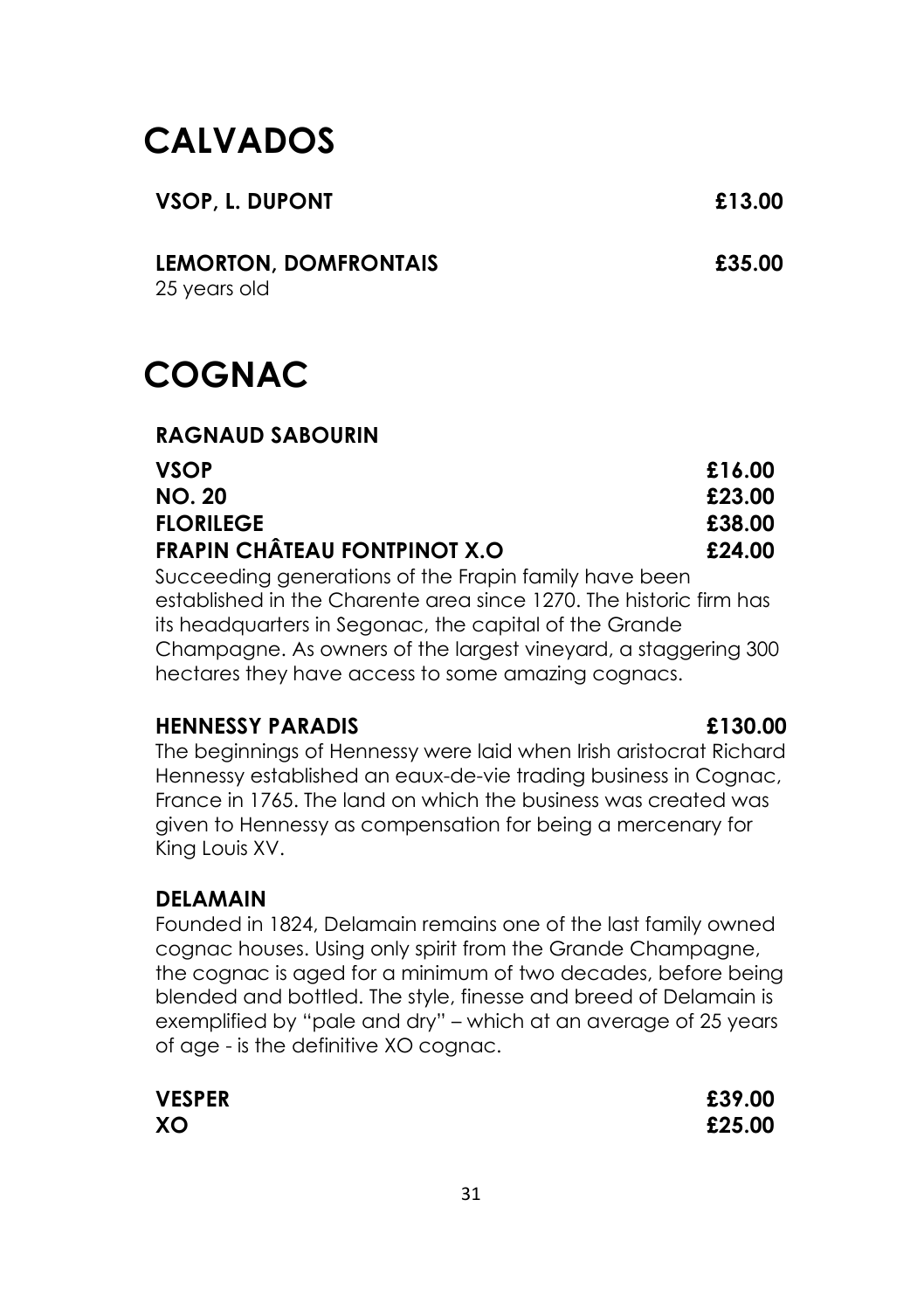#### 32

### **COGNAC PRUNIER**

Prunier is the oldest house in Cognac – negociants who have always bought and sold cognacs for many generations. With huge stocks of older styled cognacs, and with their CEO recognised as one of the finest blenders in the business they produce traditional old styled cognacs, slightly drier and perhaps more floral than most.

### **CHATEAU MONTIFAUD**

Produced by a sixth-generation estate that owns nearly 200 acres of vines! Smooth and mellow with flavours of dried apricots and a slight nuttiness. With no giant marketing budget to help, they rely on selling quality cognac, which they have done so successfully for many years. A delight!

**VS £8.00**

## **ARMAGNAC**

The other famous French region, not dominated by big family names but full of established yet artisan producers. Armagnac as a style tends to be richer, with a natural sweetness and fullness often unmatched by even the best Cognacs.

**BARON DE SIGOGNAC £13.00** 10 YEARS OLD

## **CLOS MARTIN, FOLLE BLANCHE X.O £15.00**

15 YEARS OLD

**XO £32.00**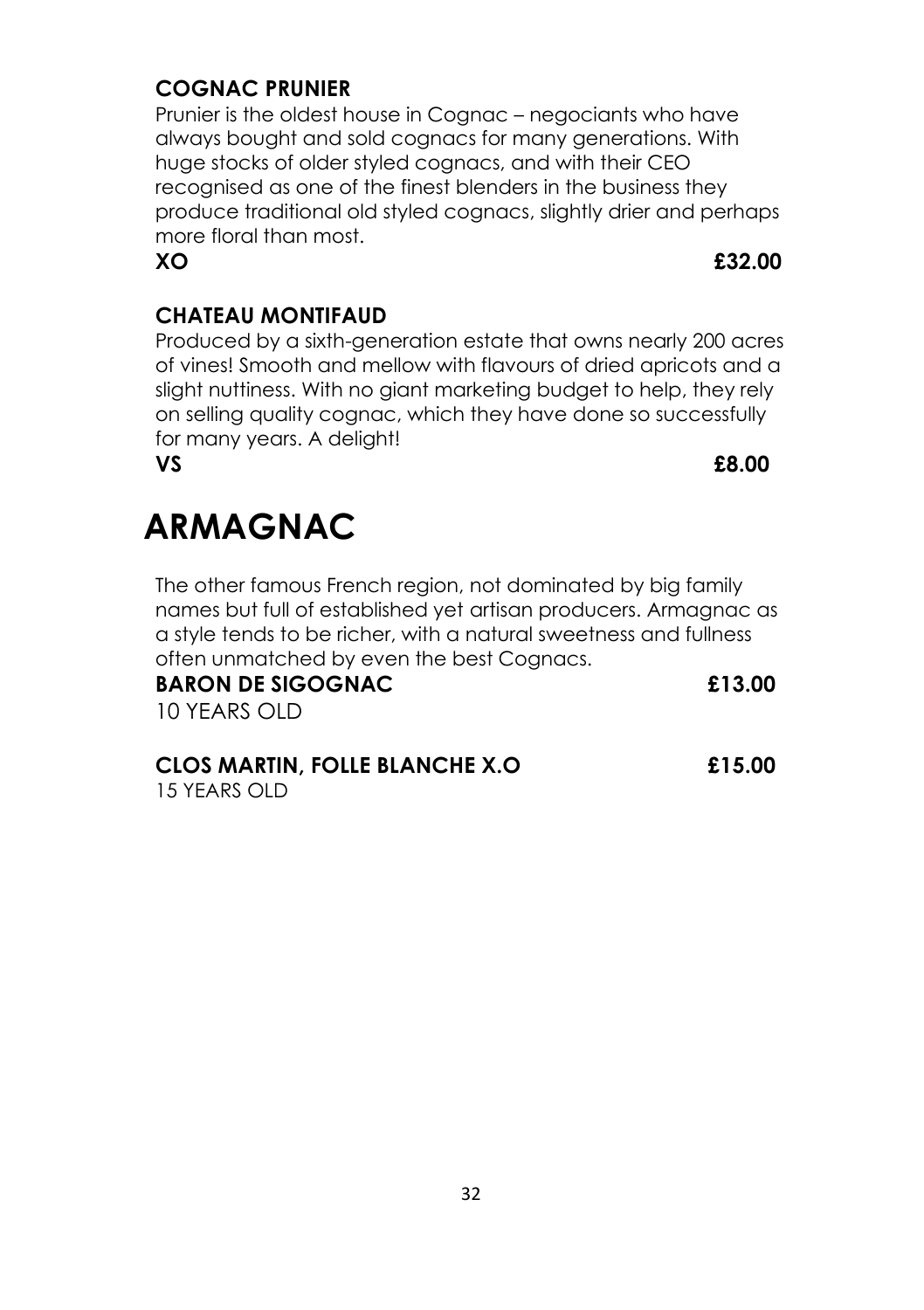## **BRANDIES OF THE WORLD**

### *SPAIN*

### **TORRES 30 JAIME I BRANDY £20.00**

A special 30-year-old brandy from Torres, named for the founder of the house, Jaime Torres Vendrell. It's a blend of brandies from their oldest soleras, including Parellada wines originally destined for the Torres 10 aged for an extra chunk of time and a small amount of their rare 1972 Folle Blanche eaux-de-vie.

*SOUTH AFRICA* **VAN RYN'S £11.00**

10 YEAR OLD

#### *ENGLAND*

### **SOMERSET ROYAL CIDER BRANDY £14.50**

Distilled from the finest vintage cider apples and matured in small oak barrels.

### **SOMERSET, 3 YEAR OLD £9.00**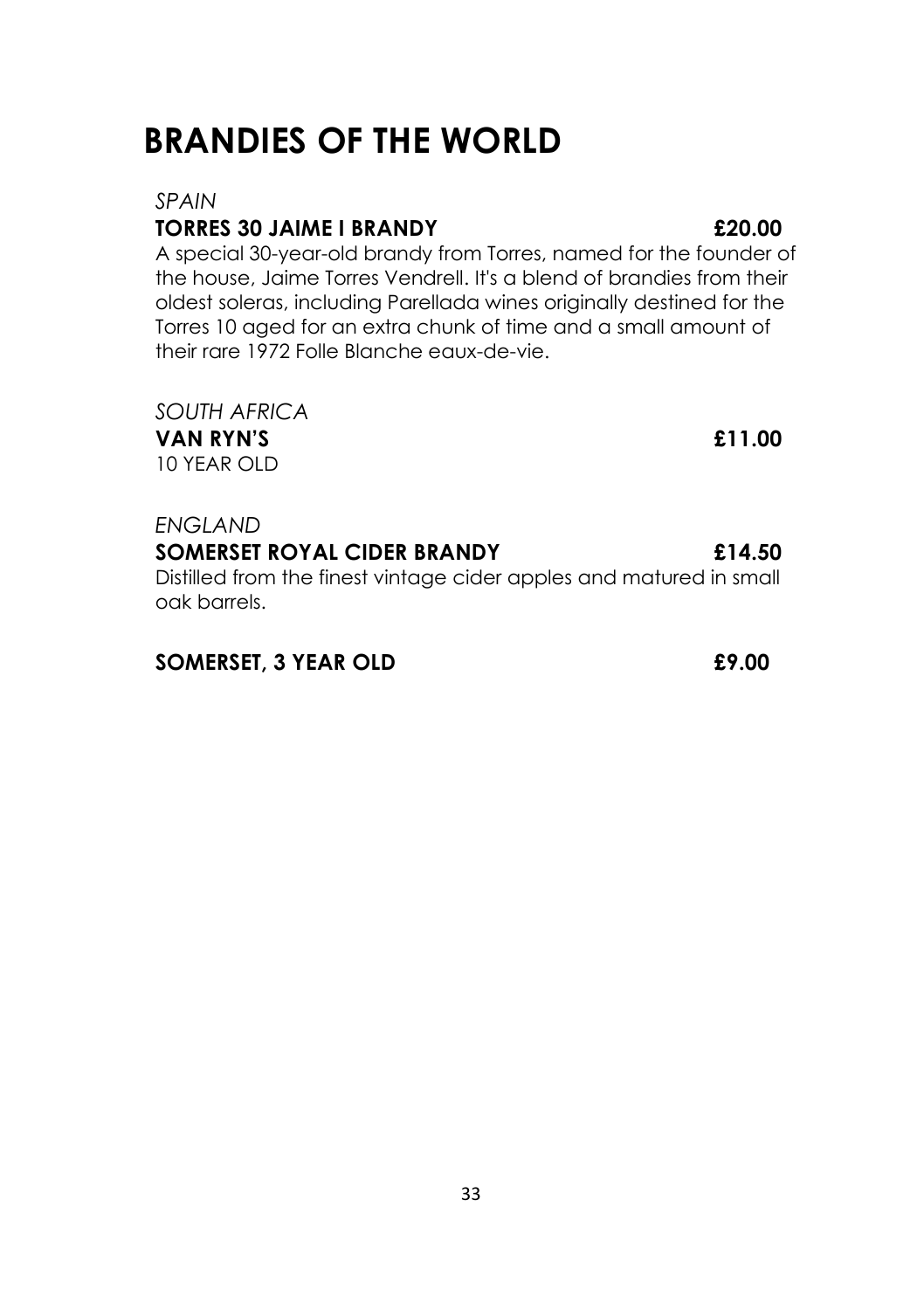## **GRAND MARNIER**

Dating all the way back to the early 18th century the Grand Marnier brand has become world renowned. By blending top quality cognac with fresh oranges, the liqueur is unique. Today, the Grand Marnier tradition still goes strong and the family now produce a huge range. We picked out some of our favourites.

### **GRAND MARNIER QUINTESSENCE £125.00**

Made by the fifth and sixth generation of the grand mariner family, the quintessence is made with a twice distilled bigaradia citrus essence and then soaked with the peel to create an intense aroma to the liqueur.

### **GRAND MARNIER 150YR £37.00**

The 150yr old grand mariner was selected for friends and family to celebrate the 150th anniversary of grand mariner. Today, the rare bottle mixes the true flavours of orange and rare cognacs.

### **GRAND MARNIER 100YR £24.00**

Made to celebrate the 100th anniversary of grand mariner, the bottle is a perfect blend of bitter orange and xo cognacs.

### **GRAND MARNIER CORDON ROUGE £7.00**

The very first grand mariner to be made. It is largely unchanged from its original form and still has a fresh and fruit taste to it. Perfect by itself or over ice or even in a night time cocktail.